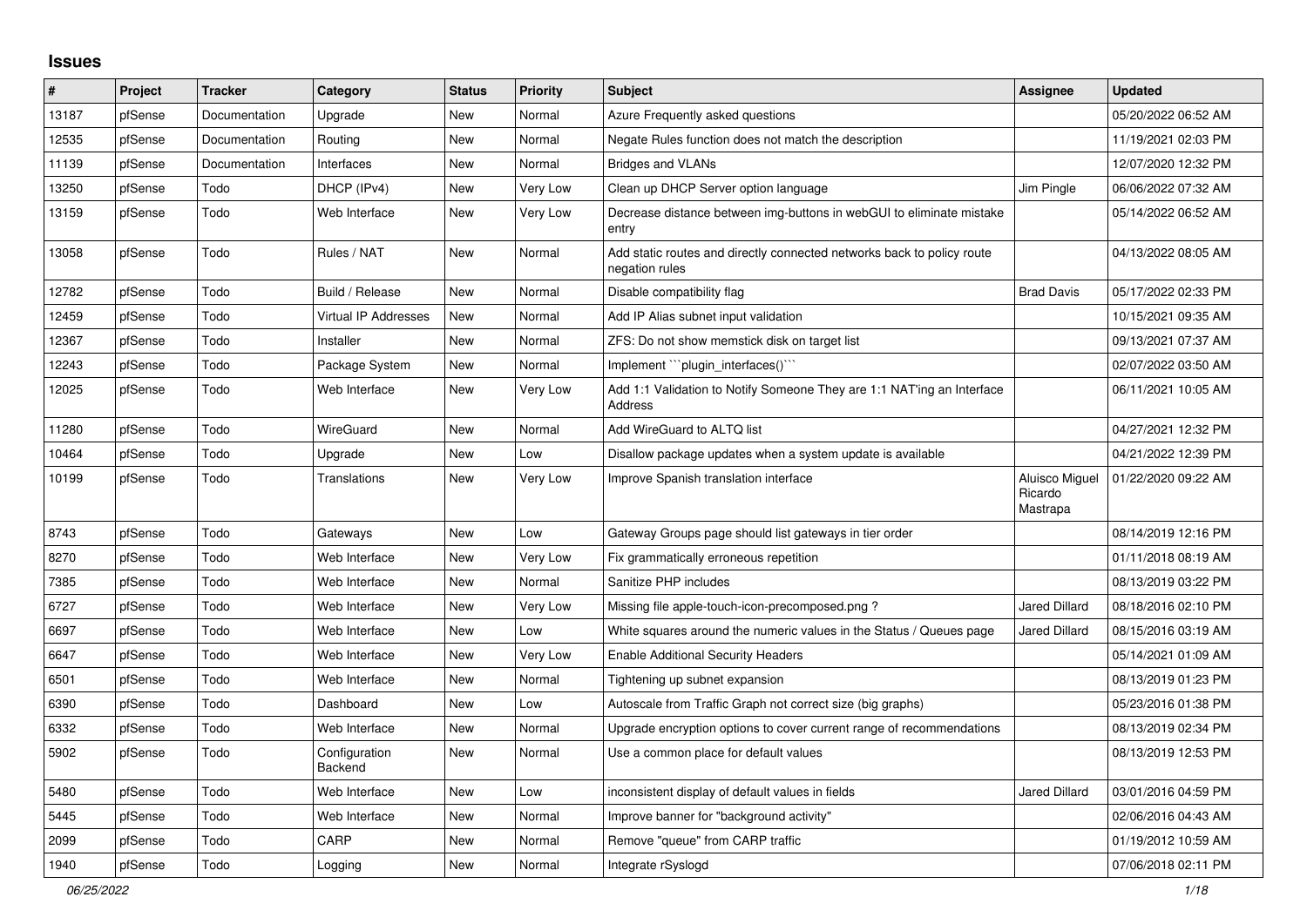| #     | Project | <b>Tracker</b> | Category                     | <b>Status</b> | <b>Priority</b> | <b>Subject</b>                                                                                 | <b>Assignee</b> | <b>Updated</b>      |
|-------|---------|----------------|------------------------------|---------------|-----------------|------------------------------------------------------------------------------------------------|-----------------|---------------------|
| 1521  | pfSense | Todo           | Routing                      | <b>New</b>    | Normal          | Investigate FreeBSD route metric support for future versions                                   |                 | 05/12/2011 11:28 AM |
| 33    | pfSense | Todo           | User Manager /<br>Privileges | <b>New</b>    | Normal          | L2TP users integration with user manager                                                       |                 | 02/06/2016 04:53 AM |
| 32    | pfSense | Todo           | User Manager /<br>Privileges | New           | Normal          | PPPoE Server users integration with user manager                                               |                 | 02/06/2016 04:53 AM |
| 13297 | pfSense | Feature        | Routing                      | <b>New</b>    | Normal          | Support for Gateway Groups as Static Route destinations                                        |                 | 06/24/2022 07:41 AM |
| 13296 | pfSense | Feature        | DHCP (IPv6)                  | <b>New</b>    | Normal          | Add support for DHCP6 OPTION PD EXCLUDE (RFC 6603)                                             |                 | 06/24/2022 10:10 PM |
| 13294 | pfSense | Feature        | Gateways                     | <b>New</b>    | Low             | Change gateway name                                                                            |                 | 06/22/2022 06:07 PM |
| 13293 | pfSense | Feature        | <b>OpenVPN</b>               | <b>New</b>    | Normal          | Option to set auth-gen-token in OpenVPN GUI                                                    |                 | 06/21/2022 02:35 PM |
| 13287 | pfSense | Feature        | Configuration<br>Backend     | New           | Normal          | Encode OpenVPN Custom Options                                                                  |                 | 06/20/2022 10:33 AM |
| 13264 | pfSense | Feature        | <b>IPsec</b>                 | <b>New</b>    | Normal          | IPSec Phase2 select multiple PFS key groups                                                    |                 | 06/10/2022 04:29 PM |
| 13260 | pfSense | Feature        | Authentication               | <b>New</b>    | Normal          | Add support for OpenVPN static-challenge                                                       |                 | 06/09/2022 02:04 PM |
| 13256 | pfSense | Feature        | DHCP (IPv4)                  | <b>New</b>    | Normal          | Better handling of duplicate IPs in static DHCP assignments                                    |                 | 06/11/2022 04:51 PM |
| 13244 | pfSense | Feature        | Web Interface                | <b>New</b>    | Normal          | Add help text under Timezone settings in the GUI                                               |                 | 06/03/2022 01:00 PM |
| 13242 | pfSense | Feature        | Gateway Monitoring           | <b>New</b>    | Normal          | Enhancements to static route creation/deletion for dpinger monitor IPs                         |                 | 06/03/2022 11:20 AM |
| 13227 | pfSense | Feature        | <b>IPsec</b>                 | <b>New</b>    | High            | Enable IPSec Virtual IP Pool assignment by Radius for Mobile Users -<br>SIMPLE FIX             |                 | 05/27/2022 10:15 AM |
| 13220 | pfSense | Feature        | <b>Captive Portal</b>        | <b>New</b>    | Very Low        | Voucher per-roll bandwidth restrictions and traffic quotas                                     |                 | 05/26/2022 08:16 AM |
| 13219 | pfSense | Feature        | Captive Portal               | <b>New</b>    | Very Low        | Enable/Disable single voucher roll                                                             |                 | 05/26/2022 08:14 AM |
| 13168 | pfSense | Feature        | Dashboard                    | <b>New</b>    | Low             | Multiple Dashboard views for a single user                                                     |                 | 05/16/2022 07:53 AM |
| 13161 | pfSense | Feature        | Web Interface                | <b>New</b>    | Very Low        | FLASH PORT'S LED button, to help quickly find port that need to be<br>connected to patch&cable |                 | 05/14/2022 06:35 AM |
| 13091 | pfSense | Feature        | OpenVPN                      | <b>New</b>    | Normal          | RFE: Ability to specify the order of OpenVPN Authentication servers                            |                 | 04/22/2022 04:30 PM |
| 13054 | pfSense | Feature        | Package System               | <b>New</b>    | Normal          | Package plugin hook for web server configuration stanzas                                       | Jim Pingle      | 04/12/2022 03:04 PM |
| 13017 | pfSense | Feature        | Packet Capture               | <b>New</b>    | Normal          | Packet capture: add preview results while capture is running                                   |                 | 04/09/2022 11:08 AM |
| 13009 | pfSense | Feature        | <b>OpenVPN</b>               | <b>New</b>    | Normal          | Add option for multiple remote addresses to OpenVPN Client                                     |                 | 03/31/2022 12:42 PM |
| 12903 | pfSense | Feature        | Notifications                | <b>New</b>    | Normal          | alternative authentication methods for email notifications?                                    |                 | 03/07/2022 07:52 AM |
| 12874 | pfSense | Feature        | <b>OpenVPN</b>               | <b>New</b>    | Normal          | OpenVPN RADIUS Framed-Pool                                                                     |                 | 02/25/2022 02:24 PM |
| 12863 | pfSense | Feature        | Authentication               | <b>New</b>    | Very Low        | dynamically tune sha512crypt rounds                                                            | Jim Pingle      | 03/19/2022 12:53 PM |
| 12848 | pfSense | Feature        | <b>Dynamic DNS</b>           | <b>New</b>    | Normal          | Evaluation of the DynDNS "Result Match" string                                                 |                 | 02/22/2022 02:01 AM |
| 12813 | pfSense | Feature        | Installer                    | <b>New</b>    | Low             | Recover extra data in the installer                                                            |                 | 02/17/2022 07:52 AM |
| 12768 | pfSense | Feature        | Upgrade                      | <b>New</b>    | Normal          | pfSense-repo: Make sure default config file exists                                             |                 | 05/17/2022 02:32 PM |
| 12746 | pfSense | Feature        | Interfaces                   | <b>New</b>    | High            | IPoE feature for WAN interface                                                                 |                 | 02/01/2022 01:42 AM |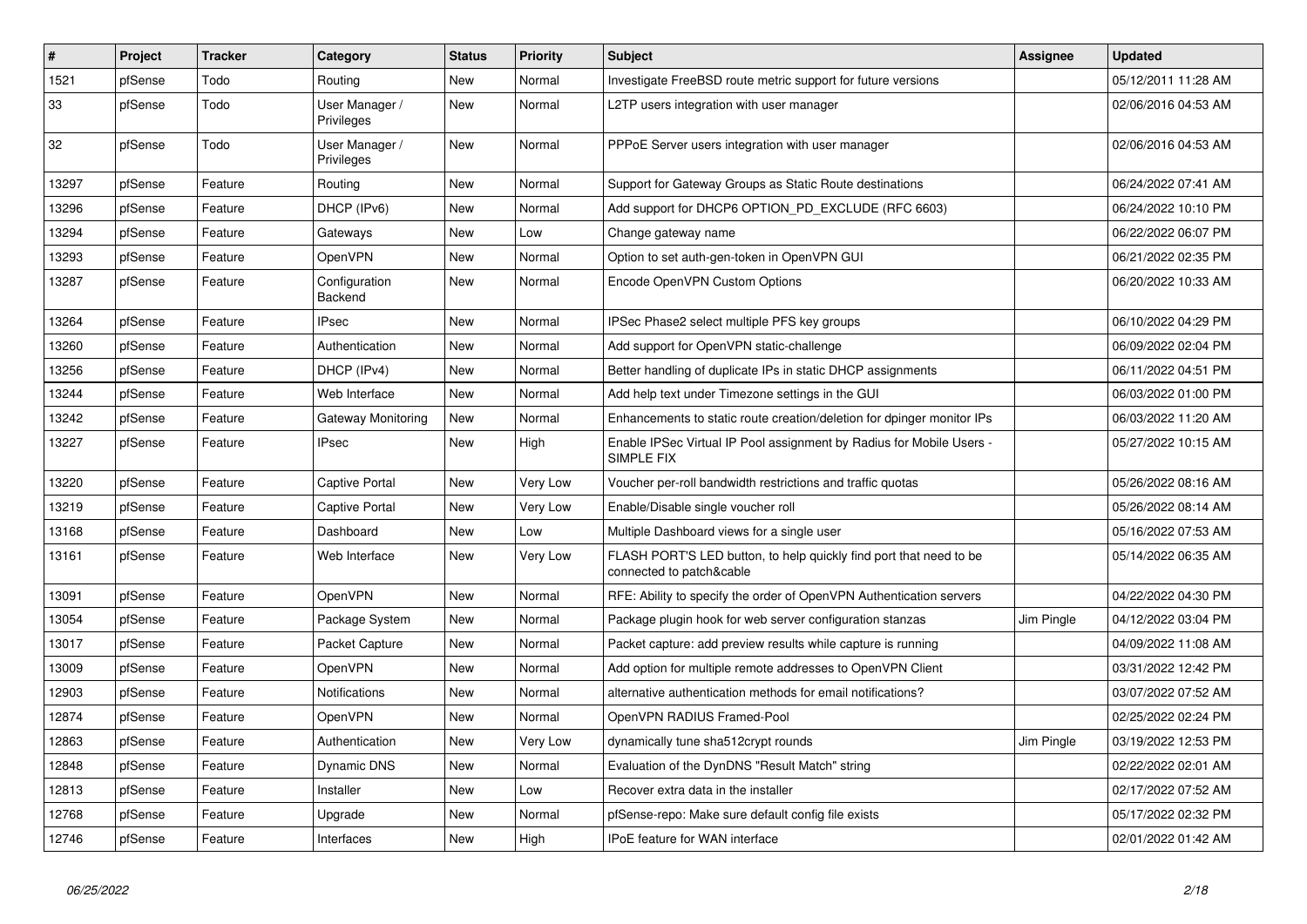| #     | Project | <b>Tracker</b> | Category                | <b>Status</b> | <b>Priority</b> | <b>Subject</b>                                                                                            | Assignee | <b>Updated</b>      |
|-------|---------|----------------|-------------------------|---------------|-----------------|-----------------------------------------------------------------------------------------------------------|----------|---------------------|
| 12679 | pfSense | Feature        | Interfaces              | New           | Normal          | Remind user to update DHCPv6 range when changing interface IPv6<br>prefix                                 |          | 01/12/2022 07:36 AM |
| 12676 | pfSense | Feature        | Rules / NAT             | New           | Normal          | Add the Tagged option on the Port Forward rules edit page                                                 |          | 01/11/2022 05:52 AM |
| 12665 | pfSense | Feature        | Rules / NAT             | <b>New</b>    | Normal          | Ability to add custom pf rules from the GUI                                                               |          | 01/07/2022 09:30 AM |
| 12625 | pfSense | Feature        | Logging                 | <b>New</b>    | Normal          | Granular logging options for default firewall rules.                                                      |          | 12/21/2021 06:39 PM |
| 12602 | pfSense | Feature        | <b>Dynamic DNS</b>      | <b>New</b>    | Normal          | DHCPv6 should allow DDNS Client updates for hosts                                                         |          | 12/15/2021 11:00 AM |
| 12600 | pfSense | Feature        | Aliases / Tables        | New           | Normal          | allow custom mask for a network alias created from a FQDN                                                 |          | 12/15/2021 10:50 AM |
| 12564 | pfSense | Feature        | Aliases / Tables        | <b>New</b>    | Low             | add column to show that an Alias is in use by or not                                                      |          | 12/04/2021 07:25 PM |
| 12553 | pfSense | Feature        | Backup / Restore        | <b>New</b>    | Normal          | Auto Config Backup: Allow selecting multiple backups for deletion                                         |          | 02/22/2022 04:27 AM |
| 12551 | pfSense | Feature        | <b>DNS Resolver</b>     | <b>New</b>    | Low             | Add ability to set DNS resolver search domain list                                                        |          | 12/01/2021 11:18 AM |
| 12522 | pfSense | Feature        | OpenVPN                 | New           | Very Low        | More flexible Client-Specific Override options for controlling options<br>pushed to clients               |          | 04/11/2022 03:11 PM |
| 12521 | pfSense | Feature        | <b>Operating System</b> | New           | Very Low        | Add the BBR2, QUIC, RACK Congestion Control (CC) protocols                                                |          | 11/15/2021 07:40 AM |
| 12473 | pfSense | Feature        | <b>IPsec</b>            | <b>New</b>    | Normal          | Allow user adjustment of IPsec Keep Alive periodic checks                                                 |          | 12/22/2021 05:59 AM |
| 12466 | pfSense | Feature        | OpenVPN                 | New           | Very Low        | Option to Disable Renegotiation timer in OpenVPN Server                                                   |          | 06/24/2022 07:16 AM |
| 12458 | pfSense | Feature        | Authentication          | <b>New</b>    | Normal          | Use "unixHomeDirectory" instead of "homeDirectory" when LDAP<br>authentication server is Active Directory |          | 10/15/2021 08:18 AM |
| 12370 | pfSense | Feature        | Rules / NAT             | <b>New</b>    | Low             | Add limiters to Queue column on firewall rule list                                                        |          | 09/14/2021 07:37 AM |
| 12343 | pfSense | Feature        | Diagnostics             | New           | Low             | Real time traffic monitoring                                                                              |          | 09/06/2021 01:26 PM |
| 12300 | pfSense | Feature        | Hardware / Drivers      | <b>New</b>    | Normal          | Add Aquantia Atlantic driver to pfsense                                                                   |          | 09/14/2021 06:49 AM |
| 12248 | pfSense | Feature        | Package System          | <b>New</b>    | Low             | Package Update Availability Notification                                                                  |          | 11/28/2021 10:02 AM |
| 12190 | pfSense | Feature        | Rules / NAT             | New           | Normal          | Add ability to reference ipv6 prefix in firewall rules and aliases                                        |          | 08/05/2021 01:47 PM |
| 12139 | pfSense | Feature        | <b>DNS Forwarder</b>    | <b>New</b>    | Normal          | Add support in for specifying a DNSMASQ configuration file                                                |          | 07/16/2021 09:45 PM |
| 12121 | pfSense | Feature        | OpenVPN                 | New           | Normal          | Wider "local network(s)" fields in OpenVPN server configuration                                           |          | 07/19/2021 07:37 AM |
| 12120 | pfSense | Feature        | <b>DHCP Relay</b>       | <b>New</b>    | Normal          | Permit several sets of destination DHCP servers in DHCP relay                                             |          | 07/11/2021 05:41 PM |
| 12091 | pfSense | Feature        | Authentication          | New           | Normal          | RFE: Add support for sssd authentication                                                                  |          | 12/10/2021 04:55 PM |
| 12077 | pfSense | Feature        | Gateways                | <b>New</b>    | Normal          | Allow stick-connections per gateway group                                                                 |          | 06/24/2021 08:45 AM |
| 12066 | pfSense | Feature        | <b>Operating System</b> | <b>New</b>    | Very Low        | Include man and man pages for all core programs and packages                                              |          | 06/21/2021 07:44 AM |
| 11974 | pfSense | Feature        | XMLRPC                  | New           | Normal          | XMLRPC synchronization for igmmproxy settings                                                             |          | 05/29/2021 03:58 PM |
| 11956 | pfSense | Feature        | Web Interface           | New           | Normal          | "add" button in the top of pages with many user-added items                                               |          | 07/10/2021 01:01 PM |
| 11954 | pfSense | Feature        | <b>IGMP Proxy</b>       | New           | Normal          | Multicast limits                                                                                          |          | 05/25/2021 12:36 AM |
| 11921 | pfSense | Feature        | <b>DNS Resolver</b>     | New           | Very Low        | Feature Request: Compile unbound with EDNS Client Subnet (ECS)<br>module (--enable-subnet)                |          | 05/14/2021 07:29 AM |
| 11876 | pfSense | Feature        | Hardware / Drivers      | New           | Normal          | OpenSSL does not use QAT acceleration on pfSense Plus<br>21.02-RELEASE-p1 or 21.05-DEVELOPMENT            |          | 05/03/2021 08:02 AM |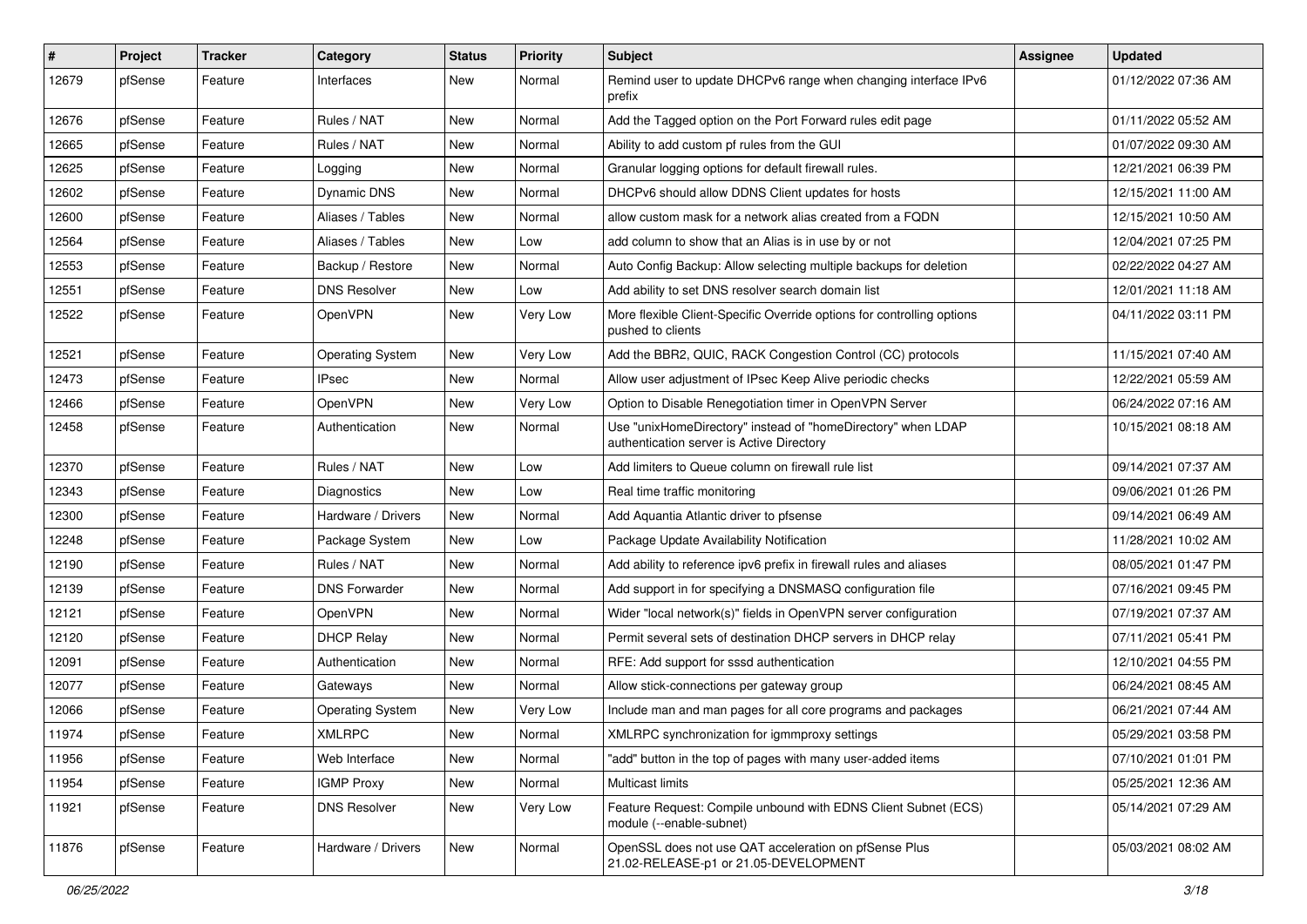| #     | Project | <b>Tracker</b> | Category                    | <b>Status</b> | <b>Priority</b> | <b>Subject</b>                                                                                                                   | <b>Assignee</b> | <b>Updated</b>      |
|-------|---------|----------------|-----------------------------|---------------|-----------------|----------------------------------------------------------------------------------------------------------------------------------|-----------------|---------------------|
| 11856 | pfSense | Feature        | Diagnostics                 | <b>New</b>    | Normal          | Replace/add Alias or DNS names for known LAN addresses in the State<br>table                                                     |                 | 04/27/2021 08:01 AM |
| 11757 | pfSense | Feature        | <b>XMLRPC</b>               | <b>New</b>    | Normal          | Allow XMLRPC sync to bypass default auth server in favor of local<br>database                                                    |                 | 03/30/2021 03:18 PM |
| 11625 | pfSense | Feature        | <b>OpenVPN</b>              | <b>New</b>    | Normal          | Cisco-AVPair aliases support                                                                                                     |                 | 03/05/2021 12:35 AM |
| 11604 | pfSense | Feature        | WireGuard                   | <b>New</b>    | Normal          | WireGuard Dynamic Listen Port Randomization                                                                                      |                 | 03/19/2021 10:59 AM |
| 11588 | pfSense | Feature        | WireGuard                   | <b>New</b>    | Low             | Automatically suggest next IP address in Wireguard interface subnet<br>when creating a peer                                      |                 | 12/22/2021 03:35 AM |
| 11498 | pfSense | Feature        | WireGuard                   | <b>New</b>    | Normal          | WireGuard does not pass multicast traffic to peer                                                                                | Peter Grehan    | 03/19/2021 10:59 AM |
| 11440 | pfSense | Feature        | Web Interface               | <b>New</b>    | Low             | Expand collapsed sections by clicking anywhere on header                                                                         |                 | 10/28/2021 01:35 PM |
| 11438 | pfSense | Feature        | Hardware / Drivers          | New           | Low             | Allow multiple cryptographic accelerator modules to be loaded at the<br>same time                                                |                 | 02/18/2021 12:40 PM |
| 11379 | pfSense | Feature        | <b>Captive Portal</b>       | <b>New</b>    | Normal          | <b>Template Roll Printer</b>                                                                                                     |                 | 02/07/2021 05:26 AM |
| 11369 | pfSense | Feature        | <b>Operating System</b>     | <b>New</b>    | Low             | add Enabling IPv6 Source Address Validation support                                                                              |                 | 02/04/2021 10:03 AM |
| 11324 | pfSense | Feature        | Logging                     | <b>New</b>    | Normal          | Separate syslog "Remote log servers" Parameters                                                                                  |                 | 01/27/2021 10:47 AM |
| 11302 | pfSense | Feature        | WireGuard                   | <b>New</b>    | Normal          | WireGuard XMLRPC sync                                                                                                            |                 | 03/19/2021 10:59 AM |
| 11270 | pfSense | Feature        | <b>VPN (Multiple Types)</b> | <b>New</b>    | Low             | Consider integrating Nebula mesh VPN                                                                                             |                 | 01/20/2021 03:34 PM |
| 11262 | pfSense | Feature        | Rules / NAT                 | <b>New</b>    | Normal          | Time Based Rules - selects all days in the current month                                                                         |                 | 04/27/2021 12:32 PM |
| 11257 | pfSense | Feature        | Upgrade                     | <b>New</b>    | Normal          | Installed Packages: Update all button                                                                                            |                 | 01/18/2021 10:45 AM |
| 11243 | pfSense | Feature        | Interfaces                  | <b>New</b>    | Normal          | individual pfctl snort2c tables per interface only blocking IPs for specific<br>interface when a rule triggers in snort/suricata |                 | 01/14/2021 03:02 PM |
| 11213 | pfSense | Feature        | Gateways                    | <b>New</b>    | Low             | Option to mark gateway as down directly from Table                                                                               |                 | 01/03/2021 07:09 AM |
| 11189 | pfSense | Feature        | Captive Portal              | New           | Normal          | Captive Portal - Tarpit option                                                                                                   |                 | 12/23/2020 06:44 PM |
| 11169 | pfSense | Feature        | Interfaces                  | <b>New</b>    | Very Low        | Changing interface index order                                                                                                   |                 | 12/17/2020 05:44 AM |
| 11084 | pfSense | Feature        | Dynamic DNS                 | <b>New</b>    | Normal          | Dynamic DNS include option to specify virtual IP addresses                                                                       |                 | 11/19/2020 01:26 PM |
| 11056 | pfSense | Feature        | Interfaces                  | <b>New</b>    | Normal          | Add option to disable flow-control on interfaces in GUI                                                                          |                 | 11/11/2020 04:41 PM |
| 11004 | pfSense | Feature        | DHCP (IPv4)                 | <b>New</b>    | Low             | DHCP reservations with no IP address show entries in DHCP leases                                                                 |                 | 10/26/2020 07:22 AM |
| 10995 | pfSense | Feature        | <b>Operating System</b>     | <b>New</b>    | Low             | Remove VMware MSI-X from the PCI blacklist.                                                                                      |                 | 10/20/2020 11:40 AM |
| 10962 | pfSense | Feature        | Dynamic DNS                 | <b>New</b>    | Normal          | Add Cpanel support for Dynamic DNS Clients                                                                                       |                 | 12/28/2020 01:56 PM |
| 10918 | pfSense | Feature        | Aliases / Tables            | New           | Low             | IP Aliases de-duplication                                                                                                        |                 | 12/13/2020 11:37 PM |
| 10890 | pfSense | Feature        | Interfaces                  | New           | Normal          | Allow multiple assigned interfaces to track status of a single switch port                                                       |                 | 09/14/2020 07:20 AM |
| 10843 | pfSense | Feature        | Authentication              | New           | Normal          | Allow user manager settings to specify multiple authentication servers                                                           |                 | 01/13/2022 07:22 AM |
| 10839 | pfSense | Feature        | Traffic Shaper (ALTQ)       | <b>New</b>    | Normal          | Add popular messengers to the Traffic Shaper Wizard                                                                              |                 | 08/18/2020 10:07 AM |
| 10805 | pfSense | Feature        | Hardware / Drivers          | New           | Normal          | Intel QAT (QuickAssist) encryption support for PfSense                                                                           |                 | 07/31/2020 03:13 PM |
| 10802 | pfSense | Feature        | DHCP (IPv4)                 | New           | Very Low        | Seperator for DHCP Static Mapped leases                                                                                          |                 | 07/31/2020 10:30 AM |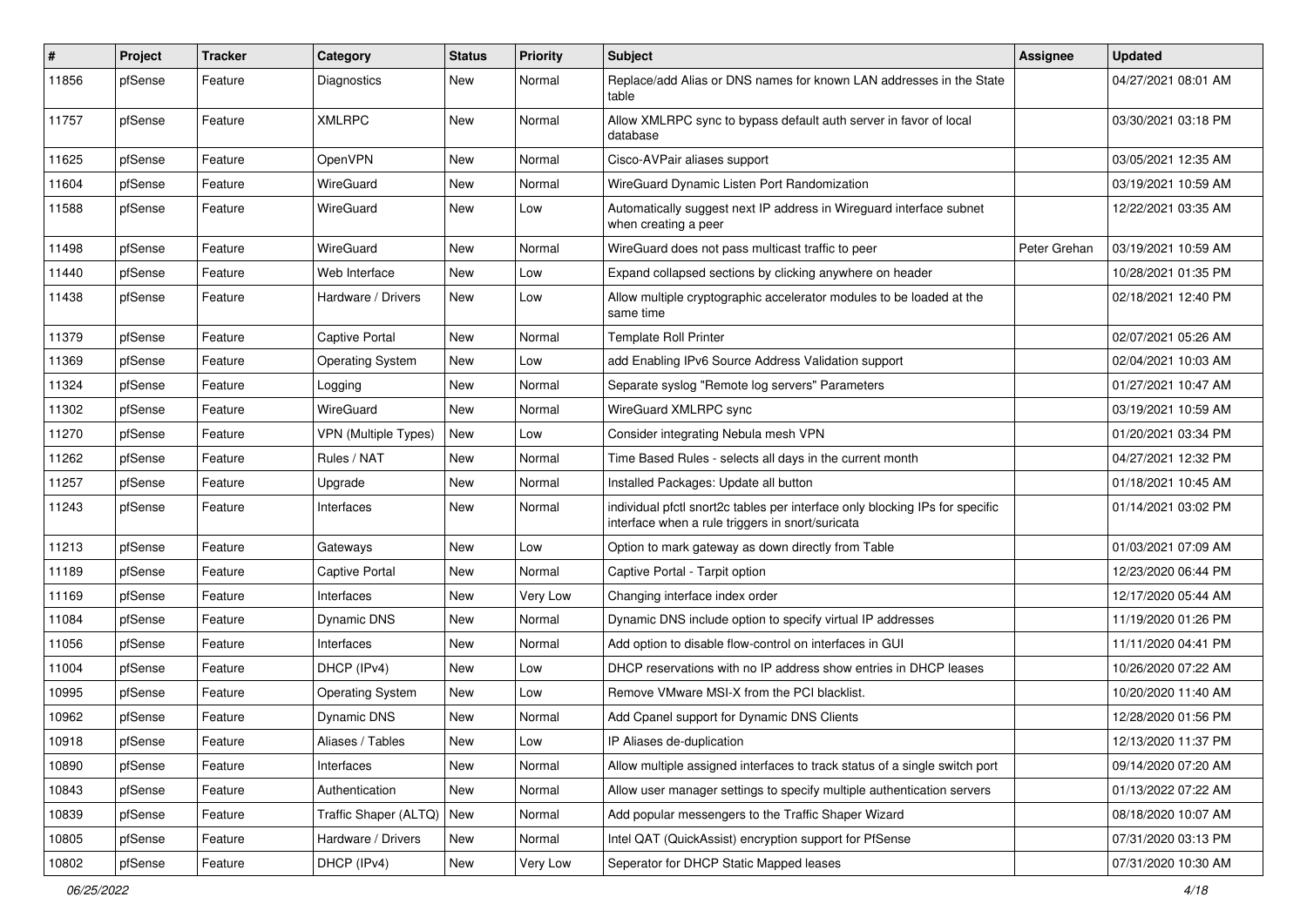| #     | Project | <b>Tracker</b> | <b>Category</b>          | <b>Status</b> | <b>Priority</b> | Subject                                                                                                | <b>Assignee</b> | <b>Updated</b>      |
|-------|---------|----------------|--------------------------|---------------|-----------------|--------------------------------------------------------------------------------------------------------|-----------------|---------------------|
| 10732 | pfSense | Feature        | <b>High Availability</b> | <b>New</b>    | Very Low        | Warning banner for secondary HA node                                                                   |                 | 12/23/2021 03:34 AM |
| 10731 | pfSense | Feature        | <b>XMLRPC</b>            | <b>New</b>    | Very Low        | XML-sync primary/secondary config flag                                                                 |                 | 07/06/2020 03:52 PM |
| 10718 | pfSense | Feature        | <b>Notifications</b>     | New           | Normal          | Email notifications - add new field to enter a from: name                                              |                 | 07/01/2020 09:08 AM |
| 10651 | pfSense | Feature        | OpenVPN                  | <b>New</b>    | Normal          | Remove/replace deprecated OpenVPN options                                                              |                 | 06/10/2020 11:32 AM |
| 10645 | pfSense | Feature        | Package System           | <b>New</b>    | Very Low        | Choosing active repo after restoring config but before starting pkgs<br>auto-installing                |                 | 09/22/2020 01:04 PM |
| 10581 | pfSense | Feature        | Logging                  | <b>New</b>    | Normal          | Provide ability to disable nginx access logging to remote syslog server                                |                 | 05/21/2020 08:36 PM |
| 10514 | pfSense | Feature        | Web Interface            | <b>New</b>    | Normal          | Add to every page an unparsed Notes field for administrative reference                                 |                 | 04/30/2020 06:32 PM |
| 10468 | pfSense | Feature        | Web Interface            | <b>New</b>    | Normal          | Allow to download log files from WebGUI                                                                |                 | 04/17/2020 06:17 AM |
| 10467 | pfSense | Feature        | Notifications            | <b>New</b>    | Very Low        | Email alert functionality for system health                                                            |                 | 05/21/2020 06:02 AM |
| 10446 | pfSense | Feature        | Rules / NAT              | New           | Very Low        | VIP address is not shown in firewall rules                                                             |                 | 06/09/2022 02:07 PM |
| 10404 | pfSense | Feature        | <b>NTPD</b>              | <b>New</b>    | Normal          | Consider using chrony for NTP services                                                                 |                 | 11/23/2021 06:59 PM |
| 10401 | pfSense | Feature        | Dashboard                | <b>New</b>    | Normal          | Request: ability to sort/separate stopped/running Service(s) on<br>Dashboard -> Services Status widget |                 | 03/31/2020 04:48 PM |
| 10395 | pfSense | Feature        | Dashboard                | <b>New</b>    | Low             | Add Dashboard System Information support for more PC Engines APU<br>boards                             |                 | 02/17/2022 01:02 AM |
| 10345 | pfSense | Feature        | DHCP (IPv4)              | <b>New</b>    | Normal          | DHCP lease distinction between online and offline                                                      |                 | 03/16/2020 07:56 AM |
| 10312 | pfSense | Feature        | Rules / NAT              | <b>New</b>    | Low             | Reordering of NAT rules without dragging                                                               |                 | 03/03/2020 07:28 AM |
| 10290 | pfSense | Feature        | Aliases / Tables         | New           | Very Low        | Firewall Aliases Add button on top of list                                                             |                 | 07/10/2021 01:03 PM |
| 10280 | pfSense | Feature        | Dashboard                | <b>New</b>    | Low             | <b>DHCP Leases widget</b>                                                                              |                 | 11/07/2020 09:18 PM |
| 10258 | pfSense | Feature        | Certificates             | <b>New</b>    | Very Low        | allow to sign CA                                                                                       |                 | 02/20/2020 04:20 AM |
| 10250 | pfSense | Feature        | DHCP (IPv4)              | <b>New</b>    | Very Low        | DHCP lease view by interface                                                                           |                 | 02/11/2020 07:47 AM |
| 10238 | pfSense | Feature        | <b>Operating System</b>  | <b>New</b>    | Very Low        | Periodic Scrub of ZFS filesystem                                                                       |                 | 12/31/2020 03:02 PM |
| 10237 | pfSense | Feature        | Upgrade                  | New           | Normal          | Take ZFS snapshot on Upgrade                                                                           |                 | 04/07/2020 03:58 PM |
| 10223 | pfSense | Feature        | Interfaces               | <b>New</b>    | Normal          | Add the ability to create additional loopback interfaces                                               |                 | 12/15/2020 04:35 PM |
| 10204 | pfSense | Feature        | Interfaces               | <b>New</b>    | Low             | Possible clarification of Track IPv6 Interface Subnet ID                                               |                 | 01/23/2020 01:04 PM |
| 10144 | pfSense | Feature        | Web Interface            | <b>New</b>    | Low             | Default Sort Order, DHCP Leases                                                                        |                 | 12/31/2019 06:47 PM |
| 10137 | pfSense | Feature        | Package System           | New           | Normal          | net-mgmt/arpwatch: Update to 3.0                                                                       |                 | 12/30/2019 05:16 PM |
| 9970  | pfSense | Feature        | Captive Portal           | New           | Low             | Captive Portal and SAML2 Integration                                                                   | Mauro Braggio   | 10/12/2020 07:39 AM |
| 9942  | pfSense | Feature        | <b>Operating System</b>  | New           | Normal          | Give pfSense the possibility to change the keyboard Layout for console<br>users                        |                 | 01/22/2021 02:33 AM |
| 9937  | pfSense | Feature        | Authentication           | New           | Normal          | OpenVPN Login User Privilege                                                                           |                 | 11/29/2019 08:46 AM |
| 9876  | pfSense | Feature        | <b>Operating System</b>  | New           | Normal          | PFsense on KVM: Web interface hint to disable "Hardware Checksum<br>Offloading"                        |                 | 07/03/2020 07:11 AM |
| 9857  | pfSense | Feature        | <b>IPsec</b>             | New           | Normal          | IPsec Down/Up SMTP Notifications                                                                       |                 | 08/31/2021 08:07 AM |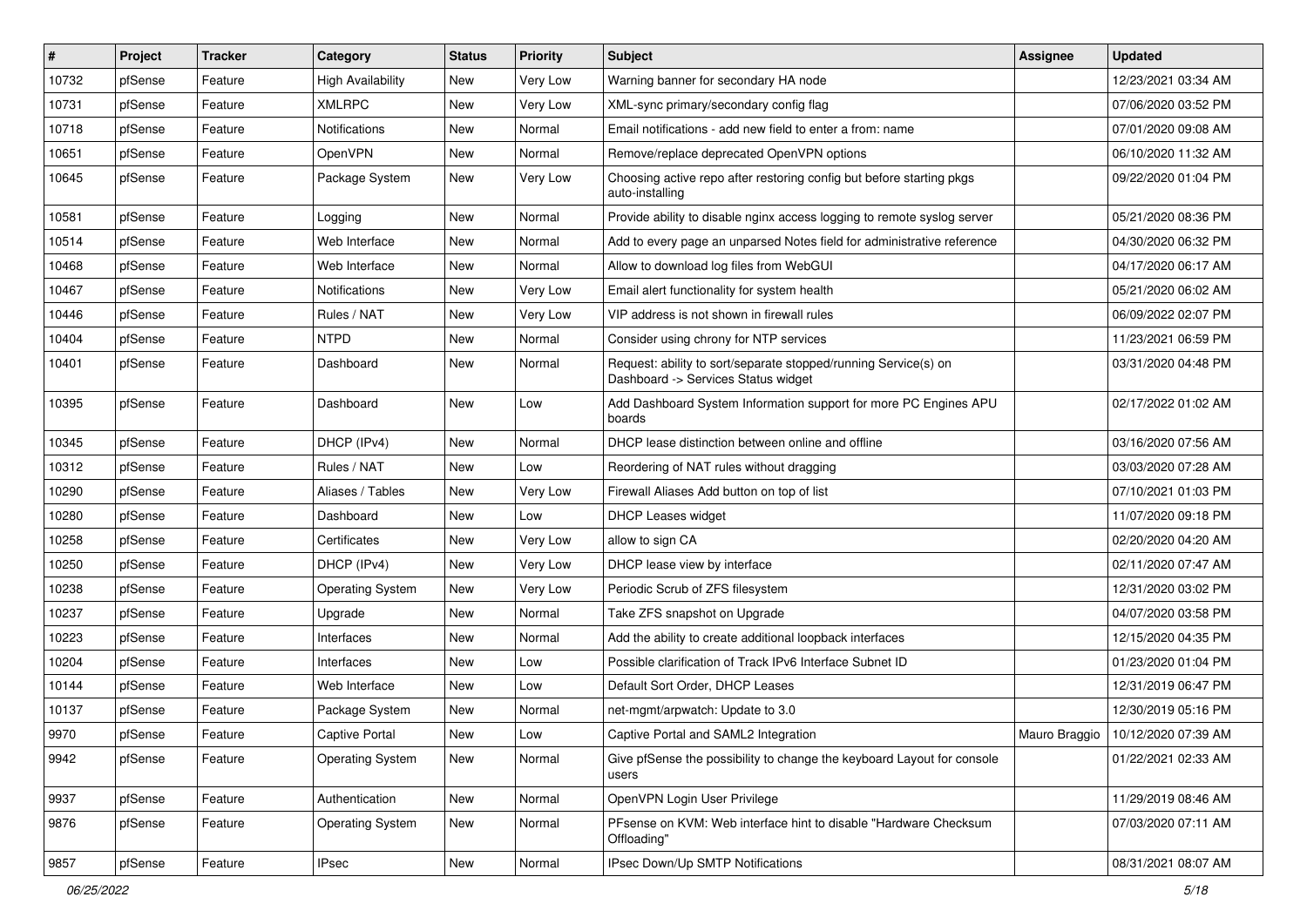| $\sharp$ | Project | <b>Tracker</b> | Category                     | <b>Status</b> | <b>Priority</b> | Subject                                                                                   | Assignee | <b>Updated</b>      |
|----------|---------|----------------|------------------------------|---------------|-----------------|-------------------------------------------------------------------------------------------|----------|---------------------|
| 9838     | pfSense | Feature        | OpenVPN                      | New           | Normal          | PKCS11 support                                                                            |          | 10/20/2019 02:12 PM |
| 9800     | pfSense | Feature        | Hardware / Drivers           | <b>New</b>    | Normal          | Add toggle for net.isr.dispatch=deferred in GUI                                           |          | 09/29/2019 06:18 AM |
| 9775     | pfSense | Feature        | Backup / Restore             | <b>New</b>    | Normal          | AutoConfigBackup - Rolling per day/hour cap on changes, retention<br>policy               |          | 09/20/2019 09:19 AM |
| 9732     | pfSense | Feature        | DHCP (IPv4)                  | New           | Normal          | System UTC time offset in DHCP Option 2                                                   |          | 09/06/2019 08:39 PM |
| 9718     | pfSense | Feature        | <b>Diagnostics</b>           | New           | Low             | Make diag_states_summary table sortable                                                   |          | 10/06/2020 09:12 AM |
| 9717     | pfSense | Feature        | Web Interface                | New           | Low             | Search box for pfsense?                                                                   |          | 07/05/2020 02:14 PM |
| 9680     | pfSense | Feature        | <b>DHCP Relay</b>            | New           | Normal          | Seperate DHCP Server and relay per interface                                              |          | 02/27/2020 10:47 AM |
| 9633     | pfSense | Feature        | PPPoE Server                 | New           | Normal          | PPPoE/L2TP Server Status Page                                                             |          | 10/09/2021 12:05 PM |
| 9627     | pfSense | Feature        | Captive Portal               | New           | Normal          | Captive Portal only shows authenticated users                                             |          | 08/14/2019 02:48 PM |
| 9621     | pfSense | Feature        | User Manager /<br>Privileges | New           | Normal          | More convenient deletion of single user privileges                                        |          | 07/09/2019 03:09 AM |
| 9617     | pfSense | Feature        | PPP Interfaces               | <b>New</b>    | Normal          | PPPoE Static IP Configuration in GUI                                                      |          | 10/15/2021 08:52 PM |
| 9591     | pfSense | Feature        | Rules / NAT                  | New           | Normal          | Add under firewall rules a search box                                                     |          | 08/14/2019 02:39 PM |
| 9575     | pfSense | Feature        | DHCP (IPv6)                  | New           | Very Low        | RFC 7078 - Distributing Address Selection Policy Using DHCPv6                             |          | 08/14/2019 02:39 PM |
| 9574     | pfSense | Feature        | Package System               | New           | Normal          | Show changelog at package upgrade                                                         |          | 06/02/2019 04:35 AM |
| 9544     | pfSense | Feature        | Routing                      | New           | Normal          | Enable RADIX_MPATH                                                                        |          | 04/21/2022 12:39 PM |
| 9536     | pfSense | Feature        | DHCP (IPv6)                  | <b>New</b>    | Normal          | Support dynamic prefix in DHCPv6 Server                                                   |          | 05/25/2022 04:27 AM |
| 9464     | pfSense | Feature        | Interfaces                   | New           | Normal          | Marvell 6000 -- netgate hardware (e.g.: XG-7100, XG-3100) internal<br>switch LACP support |          | 04/08/2019 07:58 AM |
| 9436     | pfSense | Feature        | <b>DNS Resolver</b>          | <b>New</b>    | Normal          | Unbound: enable dnstap support                                                            |          | 03/27/2019 07:54 PM |
| 9336     | pfSense | Feature        | Notifications                | New           | Very Low        | Make Dynamic DNS update notification e-mail optional                                      |          | 02/18/2019 11:49 AM |
| 9293     | pfSense | Feature        | Web Interface                | <b>New</b>    | Low             | Provide WebUI message (banner) prior to login                                             |          | 08/14/2019 02:39 PM |
| 9288     | pfSense | Feature        | Authentication               | New           | Normal          | SSHGuard add pfSense signature in standard                                                |          | 08/14/2019 01:19 PM |
| 9253     | pfSense | Feature        | User Manager /<br>Privileges | New           | Normal          | RFE: True View-Only WebCFG options                                                        |          | 08/21/2019 09:21 AM |
| 9226     | pfSense | Feature        | Web Interface                | New           | Normal          | zfs GUI functionality - alerts                                                            |          | 12/31/2020 02:50 PM |
| 9222     | pfSense | Feature        | Authentication               | New           | Normal          | Add sshguard log when release an IP                                                       |          | 08/14/2019 01:00 PM |
| 9165     | pfSense | Feature        | Authentication               | New           | Normal          | only IPs can be added to sshguard whitelist                                               |          | 04/21/2022 12:39 PM |
| 9156     | pfSense | Feature        | OpenVPN                      | New           | Normal          | OpenVPN: Add tickbox for 'nopool' directive                                               |          | 04/14/2020 01:45 PM |
| 9130     | pfSense | Feature        | DHCP (IPv4)                  | New           | Normal          | Request ID [#INC-16195]: DHCP - PXE Boot                                                  |          | 09/10/2020 01:39 PM |
| 9063     | pfSense | Feature        | <b>Dynamic DNS</b>           | New           | Normal          | Allow dynamic DNS client entry to specify which Check IP service to use                   |          | 10/24/2018 11:53 AM |
| 9060     | pfSense | Feature        | Logging                      | New           | Normal          | add rule name filtering field for firewall log viewer                                     |          | 08/14/2019 12:38 PM |
| 9038     | pfSense | Feature        | Logging                      | New           | Normal          | Live view of any log file                                                                 |          | 08/19/2019 02:55 PM |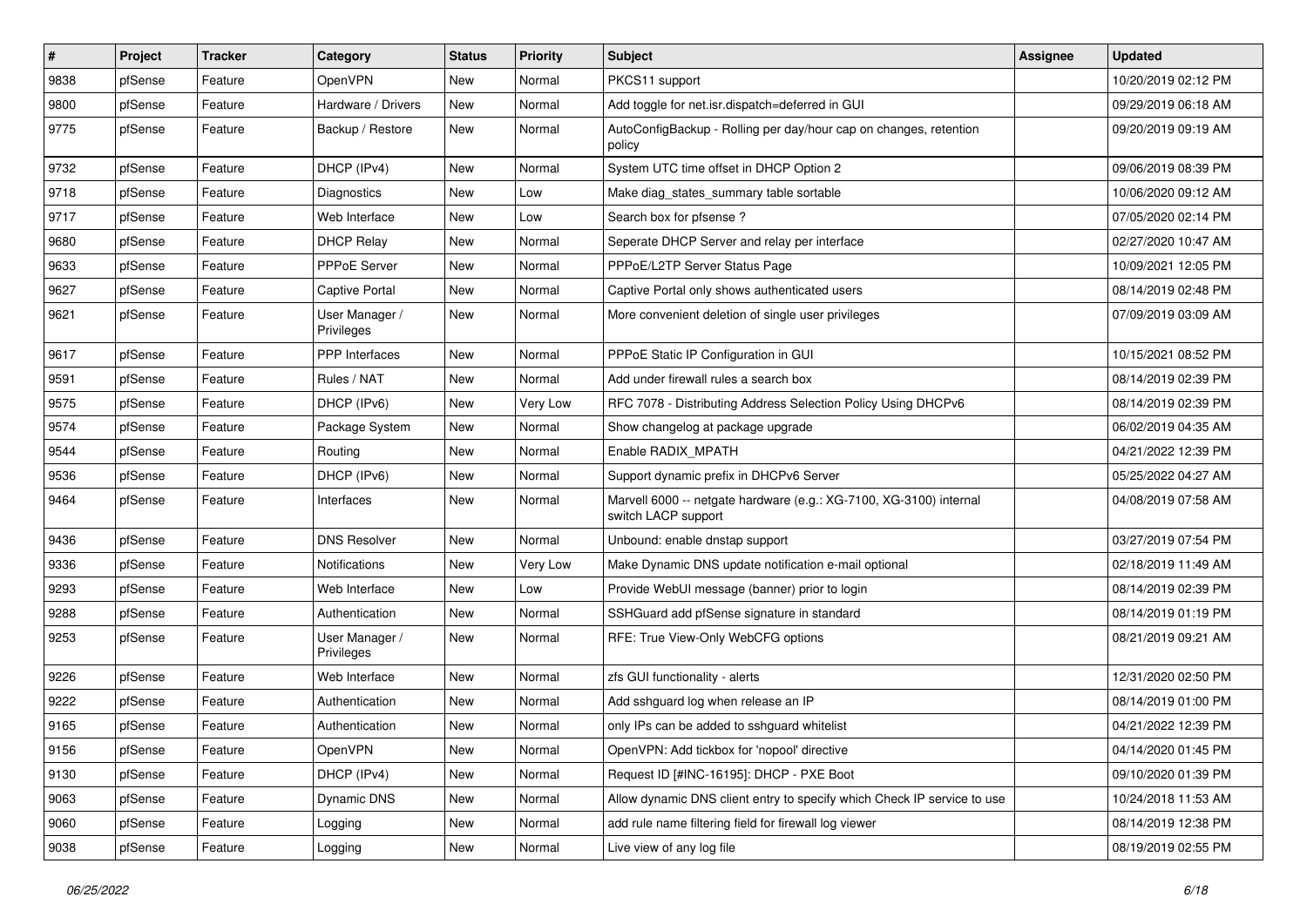| $\vert$ # | Project | <b>Tracker</b> | <b>Category</b>                          | <b>Status</b> | <b>Priority</b> | Subject                                                                                                             | <b>Assignee</b>      | <b>Updated</b>      |
|-----------|---------|----------------|------------------------------------------|---------------|-----------------|---------------------------------------------------------------------------------------------------------------------|----------------------|---------------------|
| 8929      | pfSense | Feature        | Web Interface                            | <b>New</b>    | Normal          | Scroll bar css dark theme                                                                                           |                      | 08/14/2019 12:16 PM |
| 8879      | pfSense | Feature        | DHCP (IPv4)                              | <b>New</b>    | Very Low        | DHCP options ADD force options                                                                                      |                      | 09/07/2018 09:14 AM |
| 8794      | pfSense | Feature        | <b>NTPD</b>                              | <b>New</b>    | Normal          | NTP authentiction                                                                                                   | Tod L                | 08/05/2021 01:20 AM |
| 8775      | pfSense | Feature        | Authentication                           | <b>New</b>    | Very Low        | Use SRV record for LDAP Authentication                                                                              |                      | 05/06/2020 07:49 AM |
| 8712      | pfSense | Feature        | Traffic Shaper (ALTQ)                    | <b>New</b>    | Normal          | QOS on ipsec links                                                                                                  |                      | 06/22/2020 06:27 AM |
| 8694      | pfSense | Feature        | Authentication                           | New           | Very Low        | Client CA Auth for PFSense WebGui                                                                                   |                      | 08/21/2019 09:25 AM |
| 8641      | pfSense | Feature        | Web Interface                            | <b>New</b>    | Normal          | Need way to disable HSTS and/or replace webConfigurator certificate<br>from CLI                                     |                      | 07/16/2018 10:21 AM |
| 8599      | pfSense | Feature        | Rules / NAT                              | <b>New</b>    | Very Low        | IPv6 flow labels                                                                                                    |                      | 07/16/2018 07:36 AM |
| 8558      | pfSense | Feature        | Web Interface                            | <b>New</b>    | Normal          | Add more table sorting in various UI pages                                                                          |                      | 08/21/2019 09:14 AM |
| 8532      | pfSense | Feature        | OpenVPN                                  | <b>New</b>    | Low             | Ability to add metric to pushed routes                                                                              |                      | 05/22/2018 07:45 AM |
| 8520      | pfSense | Feature        | Interfaces                               | New           | Normal          | Option to auto-renew DHCP on interface with an offline gateway or<br>marked as down                                 |                      | 07/20/2021 11:00 AM |
| 8483      | pfSense | Feature        | Traffic Shaper (ALTQ)                    | <b>New</b>    | Normal          | Allow user to choose order of Queues status                                                                         |                      | 08/21/2019 09:12 AM |
| 8474      | pfSense | Feature        | <b>High Availability</b>                 | New           | Low             | Easier Conversion to HA Pair from Existing Non-HA Firewall                                                          |                      | 04/19/2018 11:52 PM |
| 8458      | pfSense | Feature        | Dashboard                                | <b>New</b>    | Low             | Allow reordering of interface widget                                                                                |                      | 08/14/2019 10:52 AM |
| 8385      | pfSense | Feature        | Rules / NAT                              | <b>New</b>    | Normal          | Utilize IP addresses from successfully authenticated OpenVPN<br>endpoints to Update Firewall Rules                  |                      | 07/19/2018 03:07 PM |
| 8372      | pfSense | Feature        | Logging                                  | <b>New</b>    | Normal          | add qui setting to adjust refresh rate for dynamic firewall logs                                                    |                      | 08/14/2019 10:31 AM |
| 8349      | pfSense | Feature        | <b>Traffic Graphs</b>                    | <b>New</b>    | Normal          | Show the actual numerical information (upload/download speeds) in the<br>traffic graph dashboard widget             | <b>Jared Dillard</b> | 02/28/2018 09:42 AM |
| 8346      | pfSense | Feature        | <b>IPsec</b>                             | <b>New</b>    | Normal          | Let pFSense act as an IPSec XAuth VPN Client                                                                        |                      | 02/23/2018 07:39 AM |
| 8330      | pfSense | Feature        | DHCP (IPv4)                              | <b>New</b>    | Normal          | add options for ddns-local-address statements                                                                       |                      | 04/27/2021 12:31 PM |
| 8316      | pfSense | Feature        | Rules / NAT                              | <b>New</b>    | Low             | expiration date when creating new rules                                                                             |                      | 08/21/2019 09:11 AM |
| 8309      | pfSense | Feature        | Hardware / Drivers                       | New           | Normal          | Include apuled driver to add support for LEDs on PC Engines APU<br>boards                                           | Darryn Storm         | 08/20/2019 08:47 AM |
| 8274      | pfSense | Feature        | <b>Traffic Graphs</b>                    | <b>New</b>    | Normal          | Reverse Inverse Traffic Graph View                                                                                  | Jared Dillard        | 08/14/2019 10:31 AM |
| 8262      | pfSense | Feature        | IPv6 Router<br>Advertisements<br>(RADVD) | <b>New</b>    | Normal          | Make each prefix flags configurable separately.                                                                     |                      | 01/16/2018 12:35 PM |
| 8243      | pfSense | Feature        | <b>XMLRPC</b>                            | New           | Normal          | Sync dashboard settings over xmlrpc                                                                                 |                      | 08/21/2019 10:42 AM |
| 8236      | pfSense | Feature        | <b>DNS Resolver</b>                      | New           | Normal          | Ability to configure "forward-first" and "forward-host" options for more<br>robust domain overrides in DNS Resolver |                      | 12/26/2017 01:26 AM |
| 8178      | pfSense | Feature        | Package System                           | New           | Normal          | Allow setting attributes for form elements in package XML                                                           |                      | 12/09/2017 07:48 PM |
| 8173      | pfSense | Feature        | Interfaces                               | New           | Normal          | dhcp6c - RAW Options                                                                                                |                      | 05/29/2022 05:34 PM |
| 8170      | pfSense | Feature        | <b>XMLRPC</b>                            | New           | Normal          | XMLRPC Sync deletes entires on remote System                                                                        |                      | 08/21/2019 10:42 AM |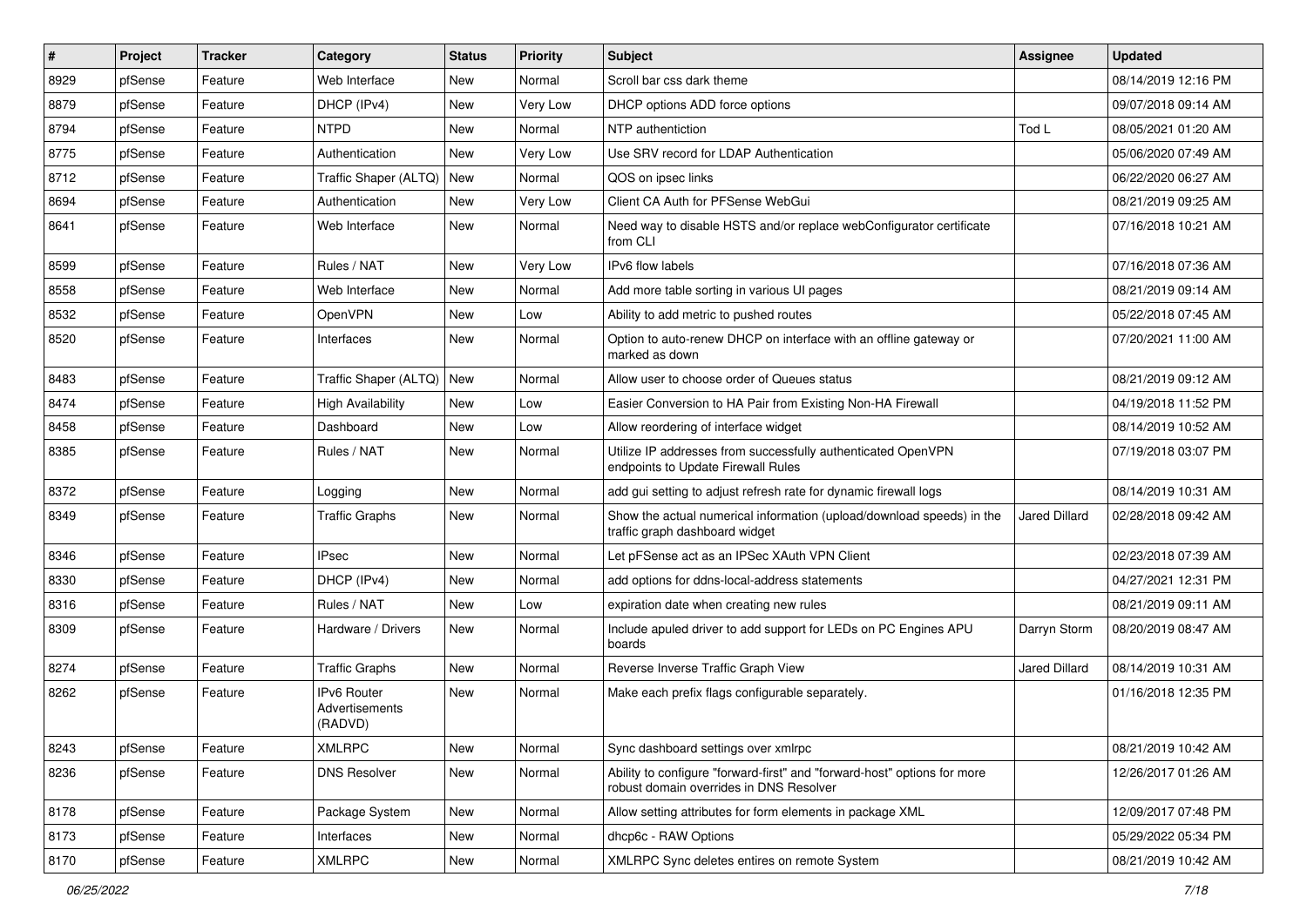| #    | Project | <b>Tracker</b> | Category                | <b>Status</b> | <b>Priority</b> | <b>Subject</b>                                                                                                        | <b>Assignee</b> | <b>Updated</b>      |
|------|---------|----------------|-------------------------|---------------|-----------------|-----------------------------------------------------------------------------------------------------------------------|-----------------|---------------------|
| 8168 | pfSense | Feature        | <b>IPsec</b>            | <b>New</b>    | Normal          | strongswan dhcp option                                                                                                |                 | 12/19/2017 04:14 AM |
| 8149 | pfSense | Feature        | <b>NTPD</b>             | <b>New</b>    | Normal          | <b>NTPsec</b>                                                                                                         |                 | 10/11/2020 10:59 AM |
| 8078 | pfSense | Feature        | <b>PPP</b> Interfaces   | New           | Normal          | PPPoE Reconnect Wait Time                                                                                             |                 | 11/09/2017 05:13 PM |
| 8036 | pfSense | Feature        | <b>IPsec</b>            | <b>New</b>    | Normal          | Want to run multiple Mobile Client IKEv2 server instances                                                             |                 | 08/14/2019 09:31 AM |
| 7988 | pfSense | Feature        | Web Interface           | <b>New</b>    | Normal          | Compact Theme based on Compact-RED with the default theme colors.                                                     |                 | 10/23/2017 05:34 AM |
| 7974 | pfSense | Feature        | Dashboard               | New           | Normal          | ZFS RAID Monitor Not available                                                                                        |                 | 08/20/2019 01:34 PM |
| 7971 | pfSense | Feature        | <b>Captive Portal</b>   | <b>New</b>    | Normal          | Allow import, export and synchronization of MACs under Captive Portal<br>service                                      |                 | 10/19/2017 04:56 AM |
| 7957 | pfSense | Feature        | Web Interface           | <b>New</b>    | Normal          | GUI theme - separate "colour" from "compact/normal" in theme<br>dropdown                                              |                 | 10/17/2017 06:58 AM |
| 7956 | pfSense | Feature        | Web Interface           | <b>New</b>    | Normal          | Favicon able to match GUI colour setting?                                                                             |                 | 10/17/2017 06:36 AM |
| 7934 | pfSense | Feature        | Dashboard               | <b>New</b>    | Very Low        | format support phone# for international use                                                                           |                 | 10/12/2017 04:38 PM |
| 7922 | pfSense | Feature        | Rules / NAT             | <b>New</b>    | Normal          | Add the option to select the ISP IPv6 Delegated Prefix as a destination in<br>firewall rules                          |                 | 10/10/2017 06:36 PM |
| 7888 | pfSense | Feature        | Package System          | <b>New</b>    | Normal          | Add a button in package manager GUI to upgrade all packages                                                           |                 | 09/28/2017 05:50 AM |
| 7881 | pfSense | Feature        | OpenVPN                 | <b>New</b>    | Normal          | OpenVPN client - add support for multiple server entries                                                              |                 | 08/14/2019 09:32 AM |
| 7852 | pfSense | Feature        | <b>DNS Resolver</b>     | <b>New</b>    | Normal          | Add views support to Unbound GUI                                                                                      |                 | 09/11/2017 12:26 PM |
| 7812 | pfSense | Feature        | Web Interface           | <b>New</b>    | Normal          | ZFS handling of autopreplace                                                                                          |                 | 08/13/2019 03:53 PM |
| 7800 | pfSense | Feature        | Logging                 | New           | Normal          | Add option for state logging                                                                                          |                 | 08/13/2019 03:51 PM |
| 7799 | pfSense | Feature        | Rules / NAT             | <b>New</b>    | Normal          | Make an ajax call to toggle logging by clicking on the logging icon next to<br>a rule                                 |                 | 08/13/2019 09:40 AM |
| 7783 | pfSense | Feature        | <b>Operating System</b> | New           | Normal          | Support for hosting VMs on pfSense using bhyve                                                                        |                 | 03/25/2022 11:53 AM |
| 7781 | pfSense | Feature        | Rules / NAT             | <b>New</b>    | Normal          | Please Enable Rule Separators on Manual Outbound NAT                                                                  |                 | 08/21/2019 09:07 AM |
| 7773 | pfSense | Feature        | <b>IPsec</b>            | <b>New</b>    | Normal          | IPSec using IKEv2 with split DNS not using provided domain names                                                      |                 | 08/15/2017 05:25 PM |
| 7761 | pfSense | Feature        | Rules / NAT             | <b>New</b>    | Normal          | Add a way to match on IPv6 proto=0 (hop-by-hop header extension)                                                      |                 | 08/13/2019 03:49 PM |
| 7747 | pfSense | Feature        | Console Menu            | <b>New</b>    | Normal          | Minor UI Tweak: Make hitting enter on the console (esp via SSH) should<br>not log you out, but simply redraw the menu |                 | 08/01/2017 04:03 PM |
| 7738 | pfSense | Feature        | <b>IPsec</b>            | <b>New</b>    | Normal          | Highlight which IPSec (or other VPN) crypto modes are<br>hardware-accelerated in the UI                               |                 | 08/13/2019 03:46 PM |
| 7720 | pfSense | Feature        | Hardware / Drivers      | New           | Normal          | Add general watchdog kernel modules (like ichwd) and watchdogd<br>support in the GUI.                                 |                 | 08/19/2019 01:20 PM |
| 7718 | pfSense | Feature        | Dynamic DNS             | New           | Very Low        | Hostname for Custom DynDNS Updater.                                                                                   |                 | 07/24/2017 10:05 AM |
| 7688 | pfSense | Feature        | Backup / Restore        | New           | Low             | AutoConfigBackup - Info Icon - username only                                                                          |                 | 10/22/2017 10:46 AM |
| 7671 | pfSense | Feature        | Gateway Monitoring      | New           | Normal          | Gateway Monitoring Via Custom Script or Telnet.                                                                       |                 | 09/18/2020 02:59 PM |
| 7626 | pfSense | Feature        | Interfaces              | New           | Normal          | Add IPoE support for WAN                                                                                              |                 | 01/01/2022 12:31 AM |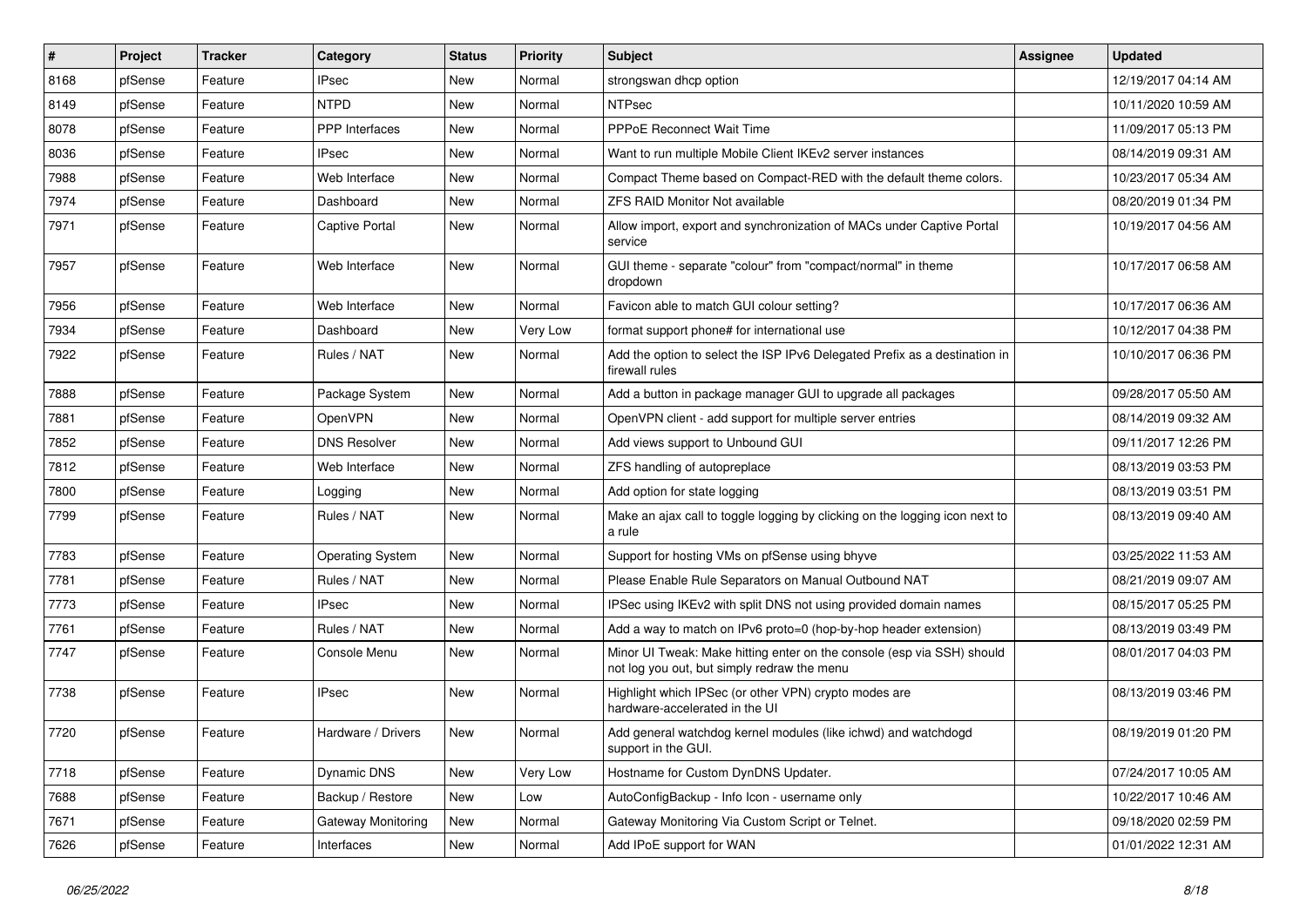| $\pmb{\#}$ | Project | <b>Tracker</b> | Category                | <b>Status</b> | <b>Priority</b> | <b>Subject</b>                                                                     | <b>Assignee</b>      | <b>Updated</b>      |
|------------|---------|----------------|-------------------------|---------------|-----------------|------------------------------------------------------------------------------------|----------------------|---------------------|
| 7602       | pfSense | Feature        | <b>Operating System</b> | <b>New</b>    | Normal          | Auto-Create bootable USB for recovery                                              |                      | 08/13/2019 09:50 AM |
| 7563       | pfSense | Feature        | L <sub>2</sub> TP       | <b>New</b>    | Normal          | I2tp Suggestion: consider allowing IP/Subnet for the user.                         |                      | 08/21/2019 10:52 AM |
| 7541       | pfSense | Feature        | Installer               | <b>New</b>    | Normal          | ZFS Install, add hot spare option                                                  |                      | 08/14/2019 09:32 AM |
| 7531       | pfSense | Feature        | Package System          | <b>New</b>    | Low             | pkg behavior when encountering invalid SSL certificate                             |                      | 05/08/2017 06:57 PM |
| 7521       | pfSense | Feature        | Package System          | <b>New</b>    | High            | Package Updates via Mirror                                                         |                      | 05/04/2017 08:21 PM |
| 7495       | pfSense | Feature        | <b>DNS Resolver</b>     | <b>New</b>    | Low             | Ability to set TTL for local for Unbound host overrides and dhcp leases            |                      | 03/06/2018 09:46 AM |
| 7459       | pfSense | Feature        | Diagnostics             | <b>New</b>    | Low             | 'Refresh" button for Diagnostics/Tables display                                    |                      | 08/21/2019 09:27 AM |
| 7442       | pfSense | Feature        | Diagnostics             | <b>New</b>    | Low             | Suggestions for Diagnostics / ARP Table and Diagnostics / NDP Table                |                      | 08/21/2019 09:27 AM |
| 7441       | pfSense | Feature        | DHCP (IPv4)             | <b>New</b>    | Low             | Display start/end times for Static Mapping leases on DHCP<br>Leases/DHCPv6 Leases  |                      | 08/21/2019 10:48 AM |
| 7418       | pfSense | Feature        | Dynamic DNS             | <b>New</b>    | Normal          | Dynamic dns should be sorted interface name                                        |                      | 08/21/2019 08:58 AM |
| 7405       | pfSense | Feature        | DHCP (IPv4)             | <b>New</b>    | Normal          | Ability to add dhcp host reservations from "Diagnostics -> ARP table"              |                      | 10/12/2020 08:22 AM |
| 7365       | pfSense | Feature        | Logging                 | <b>New</b>    | Low             | Pass firewall/filter rule set through logging for centralized loggers to key<br>on |                      | 03/07/2017 10:44 AM |
| 7292       | pfSense | Feature        | <b>Dynamic DNS</b>      | <b>New</b>    | Normal          | DynamicDNS configuration does not sync to HA secondary                             |                      | 02/21/2017 04:56 PM |
| 7287       | pfSense | Feature        | <b>NTPD</b>             | <b>New</b>    | Normal          | NTP add support for ACTS ref clock                                                 |                      | 10/12/2020 07:45 AM |
| 7281       | pfSense | Feature        | <b>OpenVPN</b>          | <b>New</b>    | Normal          | OpenVPN: Add support for IPv6 dynamic prefix selection                             |                      | 12/21/2017 08:56 PM |
| 7260       | pfSense | Feature        | Rules / NAT             | <b>New</b>    | Normal          | Source OS / p0f Database Missing Modern Operating Systems                          |                      | 04/18/2020 02:25 AM |
| 7248       | pfSense | Feature        | <b>IPsec</b>            | <b>New</b>    | Normal          | Web UI for IPSec settings should warn about poor security choices                  | Jim Pingle           | 10/31/2019 12:15 PM |
| 7244       | pfSense | Feature        | Developer Tools         | <b>New</b>    | Normal          | Publish pfsense as a Vagrant Basebox                                               |                      | 01/29/2019 04:09 AM |
| 7216       | pfSense | Feature        | Web Interface           | <b>New</b>    | Normal          | Allow user to choose date display format                                           | <b>Phillip Davis</b> | 02/02/2018 04:20 PM |
| 7212       | pfSense | Feature        | Hardware / Drivers      | <b>New</b>    | Normal          | Provide Driver for SG-1000 Crypto Accelerator                                      | Luiz Souza           | 08/20/2019 08:46 AM |
| 7201       | pfSense | Feature        | <b>NTPD</b>             | <b>New</b>    | Normal          | NTP Support multiple GPS reference clocks                                          |                      | 04/27/2021 12:31 PM |
| 7182       | pfSense | Feature        | Dashboard               | <b>New</b>    | Normal          | Break up System Widget on the Dashboard                                            |                      | 08/21/2019 08:59 AM |
| 7181       | pfSense | Feature        | Rules / NAT             | <b>New</b>    | Low             | Add Top and Add Bottom on Seperator                                                |                      | 08/21/2019 08:55 AM |
| 7085       | pfSense | Feature        | Rules / NAT             | <b>New</b>    | Normal          | <b>Edit Firewall Rules Seperator</b>                                               |                      | 09/10/2017 09:15 AM |
| 7078       | pfSense | Feature        | <b>OpenVPN</b>          | <b>New</b>    | Low             | Allow reordering of client specific overrides in OpenVPN                           |                      | 11/21/2019 02:48 PM |
| 7030       | pfSense | Feature        | Multi-WAN               | <b>New</b>    | Very Low        | New Feature Load Balance Per Amount Of GB                                          |                      | 08/13/2019 02:56 PM |
| 6960       | pfSense | Feature        | DHCP (IPv4)             | <b>New</b>    | Normal          | Consider replacing ISC DHCP server with KEA DHCP                                   |                      | 09/24/2020 01:59 PM |
| 6956       | pfSense | Feature        | Captive Portal          | <b>New</b>    | Normal          | Allow more control over concurrent logins                                          |                      | 11/23/2016 12:01 PM |
| 6917       | pfSense | Feature        | Upgrade                 | <b>New</b>    | Normal          | Add ability to choose from what IP/IFACE you search for updates                    |                      | 11/11/2016 09:51 AM |
| 6845       | pfSense | Feature        | Interfaces              | <b>New</b>    | Normal          | DHCP / DHCPv6 WAN client status page                                               |                      | 08/19/2019 12:37 PM |
| 6842       | pfSense | Feature        | Package System          | <b>New</b>    | Low             | Package Manager progress bar should indicate overall progress                      |                      | 08/21/2019 08:55 AM |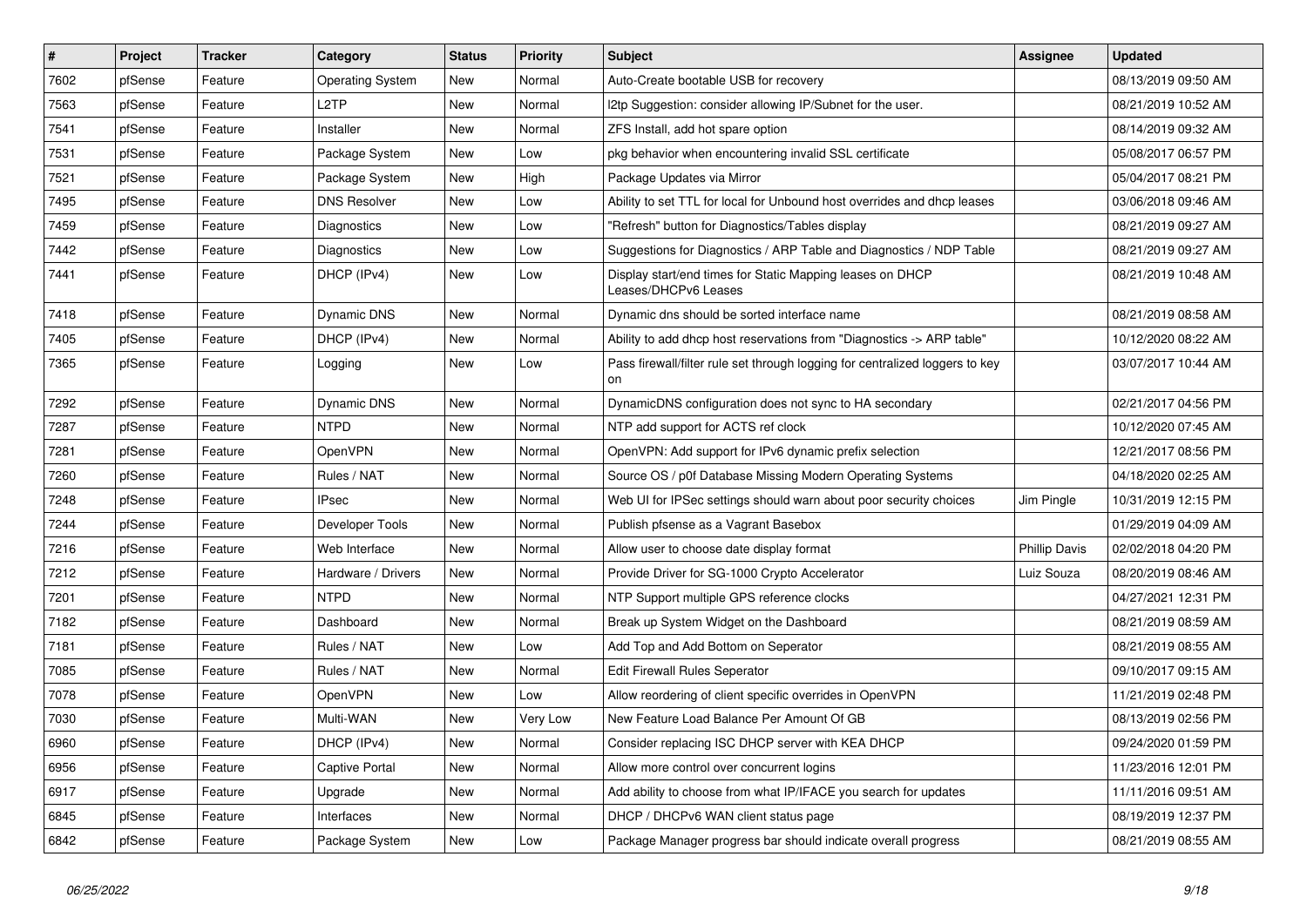| ∦    | Project | <b>Tracker</b> | Category                                               | <b>Status</b> | <b>Priority</b> | <b>Subject</b>                                                                                | <b>Assignee</b>     | <b>Updated</b>      |
|------|---------|----------------|--------------------------------------------------------|---------------|-----------------|-----------------------------------------------------------------------------------------------|---------------------|---------------------|
| 6816 | pfSense | Feature        | <b>IPv6 Router</b><br><b>Advertisements</b><br>(RADVD) | New           | Normal          | Status and/or Diagnostics page for radvd                                                      |                     | 08/13/2019 02:35 PM |
| 6804 | pfSense | Feature        | <b>Diagnostics</b>                                     | New           | Very Low        | Add row counter into Diagnostics -> Edit File                                                 |                     | 08/20/2019 03:44 PM |
| 6796 | pfSense | Feature        | Interfaces                                             | New           | Normal          | Allow hostnames as GRE and GIF endpoints                                                      |                     | 08/13/2019 02:35 PM |
| 6776 | pfSense | Feature        | Rules / NAT                                            | New           | Normal          | Allow disabling of "filter rule association" by default                                       |                     | 08/17/2021 10:56 AM |
| 6742 | pfSense | Feature        | Authentication                                         | New           | Normal          | OAuth2 authentication for OpenVPN (and for FreeRadius)                                        | Jim Thompson        | 10/19/2020 09:19 AM |
| 6738 | pfSense | Feature        | Web Interface                                          | <b>New</b>    | Normal          | GUI Action Buttons replicated to the top of the List                                          |                     | 07/10/2021 01:04 PM |
| 6615 | pfSense | Feature        | DHCP (IPv4)                                            | New           | Normal          | new DHCP server option                                                                        |                     | 08/13/2019 01:39 PM |
| 6608 | pfSense | Feature        | Backup / Restore                                       | <b>New</b>    | Low             | backup and restore dhcp                                                                       |                     | 07/13/2016 04:09 PM |
| 6604 | pfSense | Feature        | <b>NTPD</b>                                            | New           | Normal          | Allow NTP server list to be overridden by DHCP/PPP                                            |                     | 08/13/2019 01:39 PM |
| 6602 | pfSense | Feature        | User Manager /<br>Privileges                           | New           | Normal          | Config writes denied via "deny config write" permission should notify as<br>such              |                     | 08/20/2019 03:43 PM |
| 6574 | pfSense | Feature        | Hardware / Drivers                                     | <b>New</b>    | Normal          | Support USB RNDIS network interfaces                                                          |                     | 08/20/2019 08:46 AM |
| 6569 | pfSense | Feature        | <b>NTPD</b>                                            | New           | Normal          | Support Rockwell ZODIAC binary protocol (Jupiter receiver) for high<br>precision              | Jim Pingle          | 07/18/2016 11:45 AM |
| 6554 | pfSense | Feature        | <b>NTPD</b>                                            | New           | Normal          | Reintroduce NTP mode7 for IEEE 1588 PTPd interop                                              |                     | 08/13/2019 01:40 PM |
| 6544 | pfSense | Feature        | DHCP (IPv4)                                            | <b>New</b>    | Very Low        | RFC 3046 DHCP Option 82 support (and RFC 3315/4649/4580 for IPv6)                             |                     | 07/13/2020 02:14 AM |
| 6539 | pfSense | Feature        | Rules / NAT                                            | New           | Normal          | ICMPv6 filtering requires multiple rules - no range support                                   |                     | 08/13/2019 01:23 PM |
| 6500 | pfSense | Feature        | Package System                                         | <b>New</b>    | Normal          | Should be a way to determine which packages are available without<br>having to update/install |                     | 06/17/2016 05:34 PM |
| 6469 | pfSense | Feature        | Console Menu                                           | New           | Normal          | Improve help + self documentation in console PHP shell                                        |                     | 08/13/2019 01:23 PM |
| 6457 | pfSense | Feature        | Installer                                              | New           | Normal          | Allow ability to configure AWS EC2 AMI via userdata                                           |                     | 09/21/2020 02:54 PM |
| 6412 | pfSense | Feature        | <b>Operating System</b>                                | New           | Normal          | Add includedir directive for /var/etc/xinet.d to xinetd configuration                         |                     | 08/13/2019 01:23 PM |
| 6283 | pfSense | Feature        | DHCP (IPv6)                                            | New           | Normal          | Register DHCPv6 leases with DNS resolver                                                      |                     | 08/21/2019 10:48 AM |
| 6228 | pfSense | Feature        | <b>Operating System</b>                                | New           | Normal          | Please provide a means for IGMPv3 and MLDv2 support                                           |                     | 05/20/2020 03:21 PM |
| 6215 | pfSense | Feature        | Web Interface                                          | <b>New</b>    | Normal          | Create consistent UI for admin access security                                                |                     | 04/20/2016 03:05 PM |
| 6213 | pfSense | Feature        | <b>IPsec</b>                                           | New           | Normal          | IPSEC: IPV4/IPV6 dual-interface-stack support for Mobile IKE                                  |                     | 04/20/2016 07:48 AM |
| 6207 | pfSense | Feature        | Rules / NAT                                            | <b>New</b>    | Normal          | Please, add "THIS IF broadcast" Macro for use in firewall rules                               |                     | 08/21/2019 11:01 AM |
| 6103 | ptSense | Feature        | <b>DNS Resolver</b>                                    | <b>New</b>    | Normal          | DNS Resolver Outgoing Interfaces should be able to use Gateway<br>Groups                      |                     | 10/21/2019 08:02 AM |
| 6038 | pfSense | Feature        | Interfaces                                             | New           | Normal          | Add ability to configure which interface is chosen for defining hostname<br>IP in /etc/hosts  |                     | 07/07/2017 09:56 AM |
| 5950 | pfSense | Feature        | DHCP (IPv6)                                            | New           | Normal          | DHCPv6 Server support for PD of PD-obtained networks                                          |                     | 03/04/2016 03:04 AM |
| 5922 | pfSense | Feature        | <b>SNMP</b>                                            | New           | Normal          | SNMP - enable SNMP v3 functionality                                                           | <b>Viktor Gurov</b> | 03/02/2022 02:40 PM |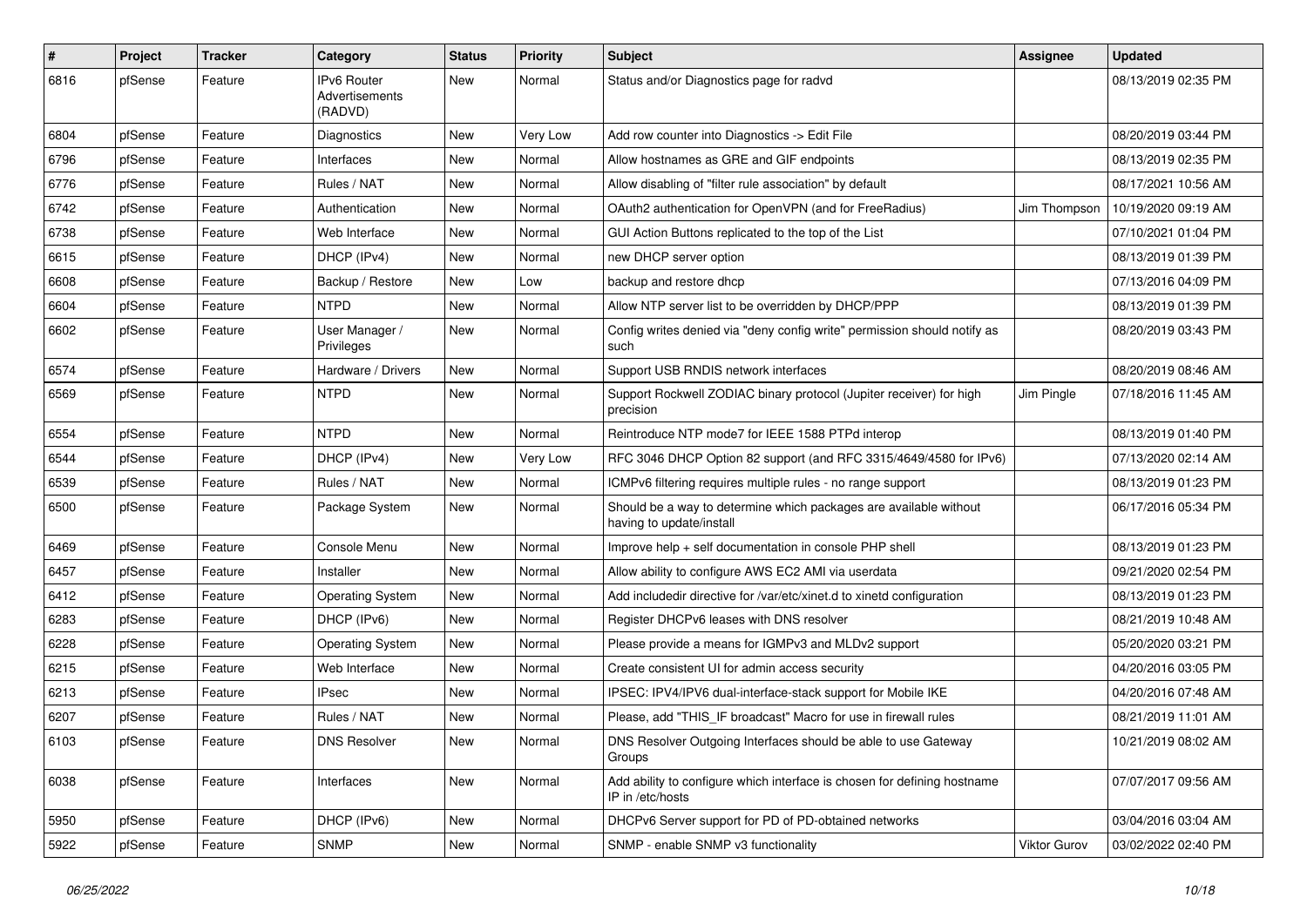| #    | Project | <b>Tracker</b> | Category                     | <b>Status</b> | <b>Priority</b> | Subject                                                                                                      | <b>Assignee</b> | <b>Updated</b>      |
|------|---------|----------------|------------------------------|---------------|-----------------|--------------------------------------------------------------------------------------------------------------|-----------------|---------------------|
| 5850 | pfSense | Feature        | User Manager /<br>Privileges | <b>New</b>    | Normal          | Limit "WebCfg - System: User Manager page" privilege to non-admins<br>and non-admin groups                   |                 | 02/19/2017 10:04 AM |
| 5835 | pfSense | Feature        | <b>OpenVPN</b>               | <b>New</b>    | Very Low        | Improve OpenVPN client gateway detection in edge cases where the<br>remote does not send gateway information |                 | 03/20/2016 12:29 AM |
| 5825 | pfSense | Feature        | Authentication               | <b>New</b>    | Normal          | Allow EAP-RADIUS for authentication servers                                                                  |                 | 08/21/2019 10:32 AM |
| 5813 | pfSense | Feature        | Traffic Shaper (ALTQ)        | <b>New</b>    | Normal          | Replacement of layer7 filter                                                                                 |                 | 02/18/2017 05:08 PM |
| 5735 | pfSense | Feature        | Aliases / Tables             | <b>New</b>    | Very Low        | Automaticaly add DHCP leases to alias list or make it readable in<br>selected fields                         |                 | 08/21/2019 11:01 AM |
| 5619 | pfSense | Feature        | <b>Operating System</b>      | New           | Normal          | Curl with ARES support                                                                                       |                 | 08/13/2019 02:56 PM |
| 5616 | pfSense | Feature        | Wireless                     | <b>New</b>    | Normal          | <b>Incorrect Wireless Channel</b>                                                                            | Jim Thompson    | 10/09/2016 03:33 PM |
| 5567 | pfSense | Feature        | Dashboard                    | <b>New</b>    | Low             | CARP status widget does not update in real time                                                              |                 | 08/20/2019 03:33 PM |
| 5556 | pfSense | Feature        | Diagnostics                  | <b>New</b>    | Normal          | No error when downloading non-existing file on Diagnostics/Execute                                           |                 | 08/20/2019 03:43 PM |
| 5525 | pfSense | Feature        | <b>OpenVPN</b>               | <b>New</b>    | Normal          | Add static routes for OpenVPN client remote peer addresses when using<br>non-default WANs                    |                 | 11/25/2015 08:44 AM |
| 5510 | pfSense | Feature        | Package System               | <b>New</b>    | Normal          | Need a simple way to enable/disable package-installed services                                               |                 | 04/21/2022 12:39 PM |
| 5474 | pfSense | Feature        | Interfaces                   | <b>New</b>    | Normal          | Add 802.1x configuration to wired interfaces.                                                                |                 | 03/16/2016 04:32 PM |
| 5360 | pfSense | Feature        | UPnP/NAT-PMP                 | <b>New</b>    | Normal          | Add possibility to configure independent "UPnP & NAT-PMP" instances                                          |                 | 10/31/2015 04:25 AM |
| 5331 | pfSense | Feature        | <b>IPsec</b>                 | <b>New</b>    | Normal          | IPSec table for tuning strongswan.conf                                                                       |                 | 05/05/2021 12:10 AM |
| 5307 | pfSense | Feature        | <b>RRD Graphs</b>            | <b>New</b>    | Low             | Add logarithmic scale option to RRD graphs                                                                   |                 | 10/14/2015 07:37 AM |
| 5080 | pfSense | Feature        | DHCP (IPv4)                  | <b>New</b>    | Normal          | Settings tab under Services>DHCP Server                                                                      |                 | 08/13/2019 12:53 PM |
| 5074 | pfSense | Feature        | Upgrade                      | <b>New</b>    | Normal          | Standard release notes URLs to facilitate GUI viewing before upgrade                                         |                 | 04/21/2022 12:39 PM |
| 4997 | pfSense | Feature        | Rules / NAT                  | <b>New</b>    | Normal          | Add setting option to choose default log action for new firewall rules                                       |                 | 08/20/2019 03:29 PM |
| 4989 | pfSense | Feature        | <b>IPsec</b>                 | <b>New</b>    | Normal          | Allow all valid strongswan remote gateway options in gui                                                     |                 | 08/20/2015 02:57 PM |
| 4914 | pfSense | Feature        | Diagnostics                  | <b>New</b>    | Low             | <b>Packet Capture Settings</b>                                                                               |                 | 08/20/2019 08:51 AM |
| 4899 | pfSense | Feature        | DHCP (IPv4)                  | <b>New</b>    | Normal          | Additional BOOTP/DHCP Options should allow a force option                                                    |                 | 01/02/2018 02:24 PM |
| 4798 | pfSense | Feature        | <b>DNS Resolver</b>          | <b>New</b>    | Normal          | Make host and domain overrides available to both DNS Resolver and<br><b>DNS Forwarder</b>                    |                 | 06/29/2015 02:14 AM |
| 4796 | pfSense | Feature        | Routing                      | <b>New</b>    | Normal          | Support Multiple FIBs in pfSense                                                                             | Luiz Souza      | 09/22/2017 12:12 AM |
| 4776 | pfSense | Feature        | <b>Wireless</b>              | <b>New</b>    | Normal          | Add 802.1x dynamic vlan support                                                                              |                 | 10/02/2020 07:42 AM |
| 4724 | pfSense | Feature        | Captive Portal               | New           | Low             | Captive Portal Status Add Client Hostname                                                                    |                 | 05/22/2015 08:38 AM |
| 4707 | pfSense | Feature        | Rules / NAT                  | New           | Normal          | Can't override block port 0 rules in filter.inc                                                              |                 | 08/13/2019 12:53 PM |
| 4688 | pfSense | Feature        | <b>IPsec</b>                 | New           | Normal          | Missing TFC Traffic Flow Confidentiality support                                                             |                 | 11/15/2021 12:27 PM |
| 4681 | pfSense | Feature        | Backup / Restore             | New           | Normal          | AutoConfigBackup make a way to easily download a saved backup                                                |                 | 08/16/2019 12:46 PM |
| 4646 | pfSense | Feature        | Dashboard                    | New           | Normal          | Recover valuable vertical screen real estate in dashboard                                                    |                 | 04/20/2015 07:46 PM |
| 4632 | pfSense | Feature        | <b>Operating System</b>      | New           | Normal          | Support for Multipath TCP (MPTCP)                                                                            | Jim Thompson    | 03/01/2022 05:39 AM |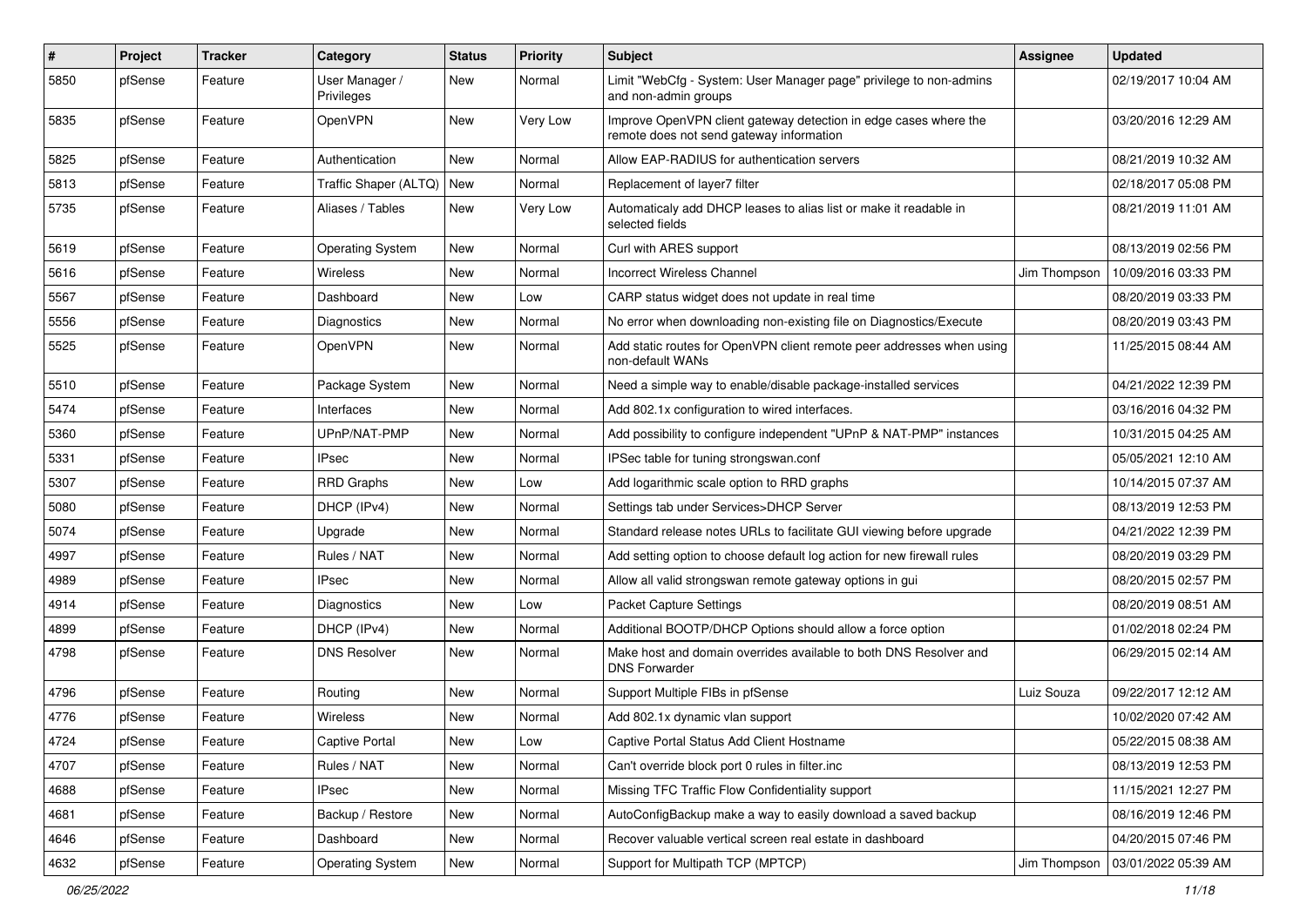| #    | Project | <b>Tracker</b> | Category                                 | <b>Status</b> | <b>Priority</b> | <b>Subject</b>                                                                               | <b>Assignee</b> | <b>Updated</b>      |
|------|---------|----------------|------------------------------------------|---------------|-----------------|----------------------------------------------------------------------------------------------|-----------------|---------------------|
| 4628 | pfSense | Feature        | Web Interface                            | <b>New</b>    | Normal          | Add GUI to manage loader tunables (e.g. loader.conf.local)                                   |                 | 09/16/2015 04:28 PM |
| 4591 | pfSense | Feature        | <b>IPsec</b>                             | <b>New</b>    | Normal          | IPSec Failover Support for IP Addresses instead of Dynamic DNS /<br>Failover Group           |                 | 09/04/2020 12:17 AM |
| 4501 | pfSense | Feature        | Notifications                            | <b>New</b>    | Normal          | Allow email report to send multiple destination                                              |                 | 02/06/2016 04:07 AM |
| 4499 | pfSense | Feature        | <b>LAGG Interfaces</b>                   | <b>New</b>    | Normal          | pfSense LAGG interfaces; unable to set speed and duplex for member<br>interfaces.            |                 | 08/21/2019 11:16 AM |
| 4472 | pfSense | Feature        | Build / Release                          | <b>New</b>    | Normal          | Cryptographically sign every (sub-)release                                                   |                 | 08/13/2019 12:53 PM |
| 4470 | pfSense | Feature        | IPv6 Router<br>Advertisements<br>(RADVD) | <b>New</b>    | Normal          | RA page in GUI                                                                               |                 | 08/20/2019 12:20 PM |
| 4456 | pfSense | Feature        | Diagnostics                              | New           | Normal          | Packet capture additional filtering options                                                  |                 | 08/20/2019 03:30 PM |
| 4374 | pfSense | Feature        | Notifications                            | <b>New</b>    | Low             | Add timestamps to notification e-mails                                                       |                 | 02/05/2015 12:43 AM |
| 4292 | pfSense | Feature        | <b>RRD Graphs</b>                        | <b>New</b>    | Normal          | Show 95th Percentile for IPv6 Traffic in RRD Graphs                                          |                 | 01/25/2015 02:24 PM |
| 4265 | pfSense | Feature        | UPnP/NAT-PMP                             | <b>New</b>    | Normal          | UPNP allow use of alias and schedule                                                         |                 | 08/20/2019 02:57 PM |
| 4242 | pfSense | Feature        | Authentication                           | New           | Normal          | Two Factor or OTP Authentication for Admin Interface                                         |                 | 01/04/2022 12:07 PM |
| 4195 | pfSense | Feature        | Aliases / Tables                         | <b>New</b>    | Low             | Aliases: sections                                                                            |                 | 08/21/2019 11:01 AM |
| 4165 | pfSense | Feature        | Rules / NAT                              | <b>New</b>    | Low             | Allow for security zones when defining interfaces and firewall rules.                        |                 | 02/06/2016 04:35 AM |
| 4128 | pfSense | Feature        | Notifications                            | <b>New</b>    | Normal          | Email notification webgui configuration                                                      |                 | 11/18/2021 12:48 PM |
| 4098 | pfSense | Feature        | Authentication                           | New           | Normal          | Add option to force a password change on login                                               |                 | 08/21/2019 10:31 AM |
| 4010 | pfSense | Feature        | <b>OpenVPN</b>                           | <b>New</b>    | Normal          | OpenVPN always loads engines available on openssl                                            |                 | 07/08/2016 10:29 PM |
| 3943 | pfSense | Feature        | <b>Operating System</b>                  | <b>New</b>    | Low             | pf - divert-reply not implemented (usefull for haproxy)                                      |                 | 10/16/2014 06:42 PM |
| 3899 | pfSense | Feature        | Web Interface                            | <b>New</b>    | Normal          | Add feature to allow reordering of <package> items in config.xml</package>                   |                 | 09/27/2014 04:40 PM |
| 3895 | pfSense | Feature        | Configuration<br>Backend                 | <b>New</b>    | Normal          | Timeout for "Apply change"                                                                   |                 | 01/25/2021 08:07 AM |
| 3882 | pfSense | Feature        | Web Interface                            | <b>New</b>    | Normal          | Add OUI database to the base system, remove dependency on nmap                               |                 | 03/08/2018 06:44 PM |
| 3862 | pfSense | Feature        | <b>IGMP Proxy</b>                        | <b>New</b>    | Normal          | Allow configuration of IGMP proxy's 'quickleave' parameter from the web<br>interface         |                 | 04/05/2016 03:24 AM |
| 3859 | pfSense | Feature        | Gateway Monitoring                       | New           | Low             | Make it possible to set the source IP address for gateway monitoring                         |                 | 11/06/2016 10:12 PM |
| 3793 | pfSense | Feature        | Rules / NAT                              | <b>New</b>    | Normal          | Enable external authentication support for rules                                             |                 | 08/05/2014 01:09 PM |
| 3718 | pfSense | Feature        | IPv6 Router<br>Advertisements<br>(RADVD) | <b>New</b>    | Normal          | radyd - enhancement proposal: ability to advertise routes and some fixes<br>patches attached |                 | 03/22/2020 02:59 PM |
| 3697 | pfSense | Feature        | Backup / Restore                         | New           | Normal          | New backup/restore area: Certificates                                                        |                 | 03/11/2017 11:30 AM |
| 3696 | pfSense | Feature        | Backup / Restore                         | New           | Normal          | Multiple items backup/restore                                                                |                 | 06/06/2014 02:33 PM |
| 3652 | pfSense | Feature        | OpenVPN                                  | New           | Normal          | OpenVPN - Dynamic IPv6 Tunnel Network                                                        |                 | 03/20/2019 09:50 AM |
| 3623 | pfSense | Feature        | Package System                           | New           | Normal          | Allow each package to choose if it is restarted on interface events                          |                 | 04/26/2014 01:00 PM |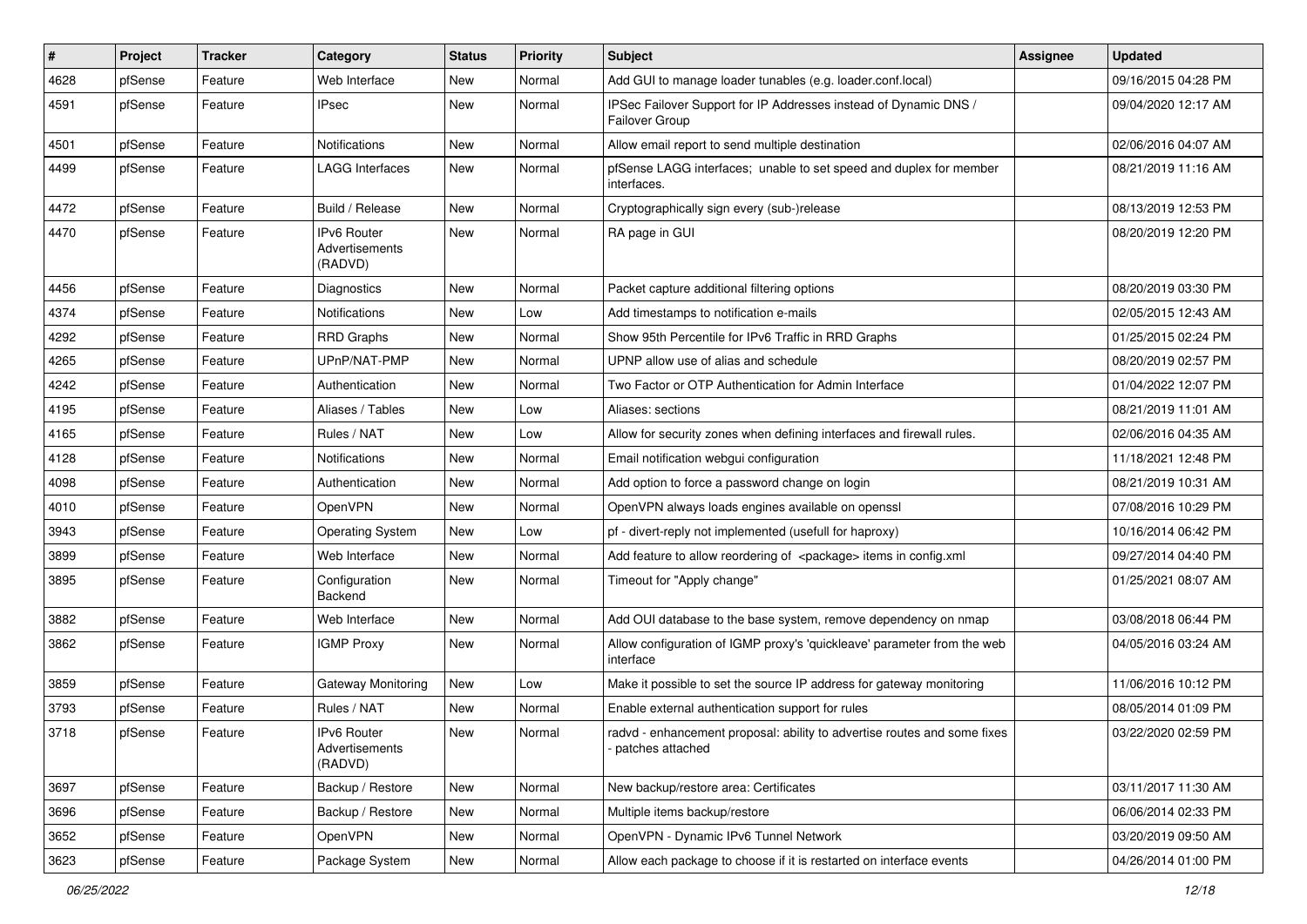| $\vert$ # | Project | <b>Tracker</b> | Category                | <b>Status</b> | <b>Priority</b> | Subject                                                                                                                            | Assignee      | <b>Updated</b>      |
|-----------|---------|----------------|-------------------------|---------------|-----------------|------------------------------------------------------------------------------------------------------------------------------------|---------------|---------------------|
| 3552      | pfSense | Feature        | PPP Interfaces          | New           | Normal          | Allow configuring link keep-alive value in PPP                                                                                     |               | 05/14/2014 10:26 AM |
| 3534      | pfSense | Feature        | DHCP (IPv4)             | <b>New</b>    | Normal          | DDNS using arbitrary zone primary                                                                                                  |               | 07/08/2014 11:40 AM |
| 3387      | pfSense | Feature        | Aliases / Tables        | New           | Normal          | process alias urltable Frequency                                                                                                   |               | 08/21/2019 11:01 AM |
| 3377      | pfSense | Feature        | Captive Portal          | New           | Normal          | OAuth2 authentication in captive portal                                                                                            | Jim Thompson  | 10/19/2020 09:13 AM |
| 3288      | pfSense | Feature        | Rules / NAT             | <b>New</b>    | Normal          | Macros for Interface Networks on Outbound NAT rule Source drop-down                                                                |               | 08/21/2019 11:02 AM |
| 3185      | pfSense | Feature        | DHCP (IPv6)             | New           | Normal          | Accommodate a DHCPv6 failover-like mechanism                                                                                       |               | 11/24/2017 10:44 AM |
| 3162      | pfSense | Feature        | <b>PPP</b> Interfaces   | New           | Low             | <b>MLPPP Status of connections</b>                                                                                                 |               | 08/20/2019 10:20 AM |
| 3115      | pfSense | Feature        | Multi-WAN               | New           | Normal          | Traffic shaping for multi WAN                                                                                                      |               | 12/07/2015 02:20 PM |
| 3087      | pfSense | Feature        | Web Interface           | New           | Normal          | Setup Wizard does not include IPv6 options for interfaces                                                                          |               | 07/10/2013 06:19 PM |
| 3053      | pfSense | Feature        | Captive Portal          | New           | Normal          | Automatically add DHCP static addresses to CP passthru-mac                                                                         |               | 06/21/2013 11:54 AM |
| 2983      | pfSense | Feature        | DHCP (IPv4)             | New           | Normal          | DHCPD: Add vendor-class-identifier and MAC-OIDs                                                                                    |               | 05/29/2020 09:24 PM |
| 2965      | pfSense | Feature        | Rules / NAT             | New           | Normal          | Mac Firewalling                                                                                                                    |               | 04/24/2013 12:02 PM |
| 2963      | pfSense | Feature        | Captive Portal          | New           | Normal          | Captive Portal MAC authentication request                                                                                          |               | 08/22/2017 09:09 PM |
| 2774      | pfSense | Feature        | DHCP (IPv4)             | New           | Normal          | Extend DHCP Pools code to allow using different subnets                                                                            |               | 08/19/2019 10:27 AM |
| 2771      | pfSense | Feature        | Rules / NAT             | <b>New</b>    | Normal          | Add packet tracing simulator                                                                                                       |               | 08/13/2019 12:24 PM |
| 2693      | pfSense | Feature        | Console Menu            | New           | Normal          | Allow mapping mapping non-physical interfaces via console                                                                          | Mathieu Simon | 11/27/2012 03:00 PM |
| 2676      | pfSense | Feature        | Rules / NAT             | New           | Normal          | Reply-to option in firewall rule                                                                                                   |               | 05/05/2017 03:15 PM |
| 2593      | pfSense | Feature        | <b>XMLRPC</b>           | <b>New</b>    | Normal          | sync NTPD, SNMP config between HA members                                                                                          |               | 01/14/2015 09:04 AM |
| 2573      | pfSense | Feature        | Captive Portal          | New           | Normal          | Captive Portal support of RADIUS POD (Packet of Disconnect)                                                                        |               | 10/17/2016 03:14 AM |
| 2545      | pfSense | Feature        | Captive Portal          | <b>New</b>    | Low             | CaptivePortal: Custom "Re-authenticate every x minutes"                                                                            |               | 07/08/2012 05:21 PM |
| 2504      | pfSense | Feature        | <b>LAGG Interfaces</b>  | New           | Normal          | lagg enhancements                                                                                                                  |               | 01/08/2021 12:17 PM |
| 2479      | pfSense | Feature        | Dashboard               | New           | Normal          | Allow reordering of the traffic graphs on the dashboard                                                                            |               | 06/08/2012 04:13 PM |
| 2443      | pfSense | Feature        | <b>PPP</b> Interfaces   | <b>New</b>    | Normal          | Automatically start 3G usb interfaces upon plugin                                                                                  |               | 05/20/2012 05:37 PM |
| 2410      | pfSense | Feature        | <b>DNS Forwarder</b>    | New           | Normal          | Support name based aliasing via CNAMEs or some other mechanism.                                                                    |               | 12/11/2012 09:56 PM |
| 2358      | pfSense | Feature        | Rules / NAT             | New           | Normal          | NAT64 Support                                                                                                                      |               | 04/16/2022 06:52 PM |
| 2357      | pfSense | Feature        | Interfaces              | New           | Low             | Support Dual Stack Lite                                                                                                            |               | 05/13/2014 09:39 PM |
| 2323      | pfSense | Feature        | DHCP (IPv4)             | New           | Low             | GUI doesn't allow to configure DHCP server to serve IP addresses<br>belonging to subnets wich are not associated with an interface |               | 08/19/2019 10:27 AM |
| 2315      | pfSense | Feature        | Traffic Shaper (ALTQ)   | New           | Normal          | Traffic Shaper - Adaptive Bandwidth Management                                                                                     |               | 02/06/2016 05:07 AM |
| 2276      | pfSense | Feature        | Certificates            | New           | Normal          | Remote CRL fetch support                                                                                                           |               | 02/06/2016 04:14 AM |
| 2218      | pfSense | Feature        | CARP                    | New           | Normal          | Ability to delay CARP master status at boot time                                                                                   |               | 03/03/2021 11:57 AM |
| 2117      | pfSense | Feature        | <b>Operating System</b> | New           | Normal          | 6RD support for ISPs like Swisscom                                                                                                 |               | 08/22/2014 10:40 AM |
| 2049      | pfSense | Feature        | Rules / NAT             | New           | Normal          | Show Auto Generated Rules and Use them to turn features on/off when<br>applicable                                                  |               | 08/20/2019 03:37 PM |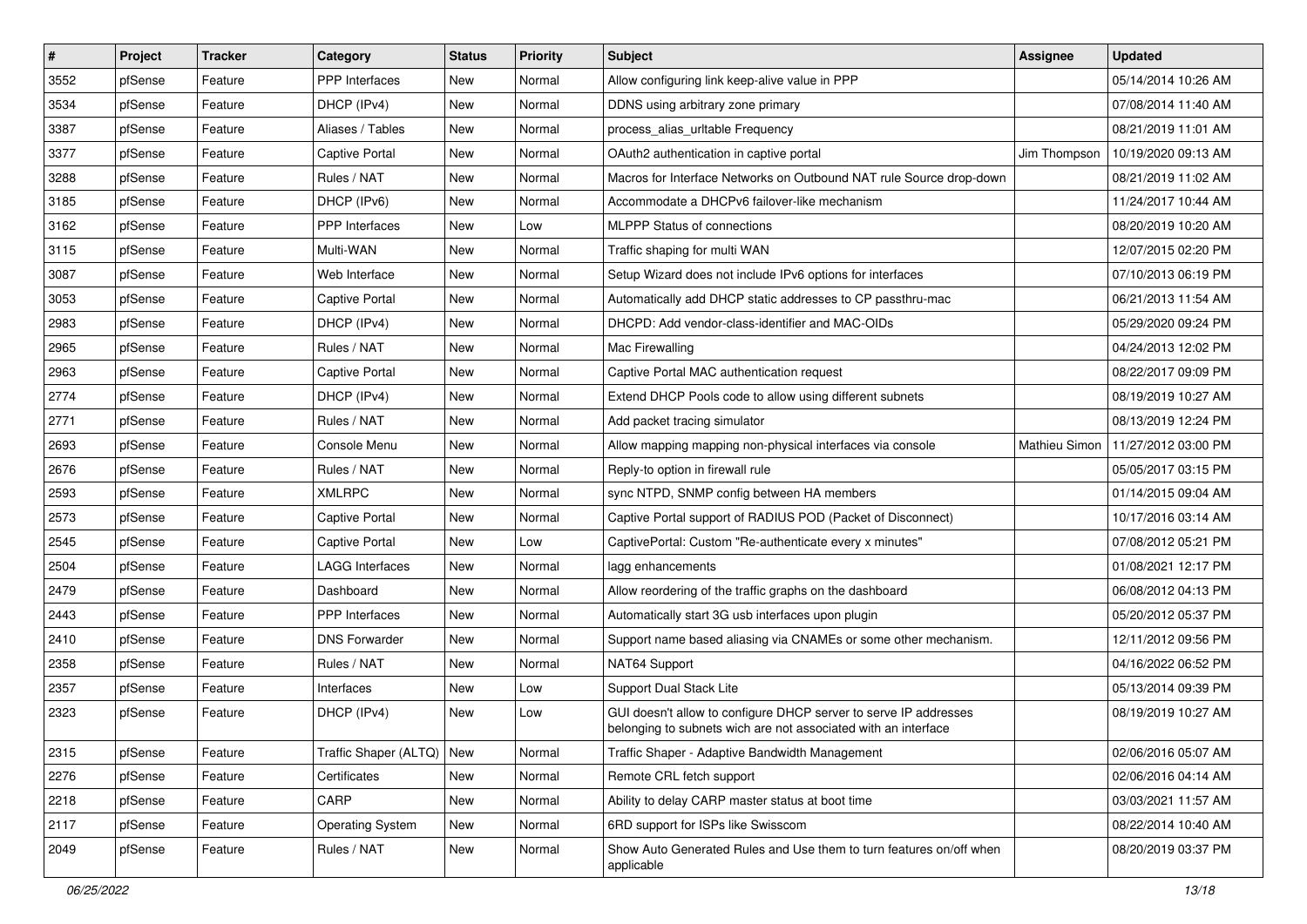| #    | Project | <b>Tracker</b> | Category                            | <b>Status</b> | <b>Priority</b> | Subject                                                                                                 | <b>Assignee</b>   | <b>Updated</b>      |
|------|---------|----------------|-------------------------------------|---------------|-----------------|---------------------------------------------------------------------------------------------------------|-------------------|---------------------|
| 2025 | pfSense | Feature        | Captive Portal                      | <b>New</b>    | Normal          | Captive Portal: Easy accessible Logout page instead of Logout pop-up<br>window                          |                   | 02/06/2016 04:59 AM |
| 2024 | pfSense | Feature        | Package System                      | <b>New</b>    | Normal          | RRD Graphs for packages                                                                                 |                   | 08/13/2019 12:24 PM |
| 1979 | pfSense | Feature        | Aliases / Tables                    | <b>New</b>    | Normal          | Add some default read-only system aliases                                                               | Jim Pingle        | 08/21/2019 11:01 AM |
| 1947 | pfSense | Feature        | Rules / NAT                         | <b>New</b>    | Normal          | Option to kill all states when creating a block rule                                                    |                   | 08/20/2019 01:09 PM |
| 1937 | pfSense | Feature        | Rules / NAT                         | <b>New</b>    | Normal          | Support for rule groupings                                                                              |                   | 08/20/2019 12:42 PM |
| 1935 | pfSense | Feature        | Rules / NAT                         | <b>New</b>    | Normal          | Allow rule with max-src-conn-* options to make conditional use of<br>"overload <virusprot>"</virusprot> |                   | 10/07/2011 09:31 AM |
| 1924 | pfSense | Feature        | Captive Portal                      | <b>New</b>    | Normal          | Ability of CP's allowed IP addresses to use aliases                                                     |                   | 07/26/2018 04:28 AM |
| 1883 | pfSense | Feature        | <b>Traffic Shaper</b><br>(Limiters) | <b>New</b>    | Normal          | Diag > Limiter Info presentation enhancement                                                            |                   | 08/20/2019 03:46 PM |
| 1833 | pfSense | Feature        | PPTP                                | <b>New</b>    | Normal          | PPTP type WAN IPv6 support                                                                              |                   | 08/20/2019 10:12 AM |
| 1831 | pfSense | Feature        | <b>Captive Portal</b>               | <b>New</b>    | Normal          | Captive portal IPv6 support                                                                             | Reid<br>Linnemann | 05/25/2022 07:57 AM |
| 1826 | pfSense | Feature        | <b>PPPoE Server</b>                 | <b>New</b>    | Normal          | PPPoE server IPv6 support                                                                               |                   | 03/25/2022 04:25 PM |
| 1683 | pfSense | Feature        | Rules / NAT                         | <b>New</b>    | Normal          | PF scrub min-ttl option                                                                                 |                   | 09/23/2020 01:52 AM |
| 1656 | pfSense | Feature        | Diagnostics                         | <b>New</b>    | Normal          | Teach pfctl to kill states by port number                                                               |                   | 08/21/2019 09:55 AM |
| 1574 | pfSense | Feature        | User Manager /<br>Privileges        | <b>New</b>    | Normal          | Password quality enforcment.                                                                            |                   | 02/06/2016 04:15 AM |
| 1506 | pfSense | Feature        | Notifications                       | <b>New</b>    | Normal          | Notifications should spool                                                                              |                   | 05/05/2011 12:58 PM |
| 1434 | pfSense | Feature        | <b>OpenVPN</b>                      | <b>New</b>    | Normal          | Radius Accounting in OpenVPN                                                                            |                   | 05/04/2013 03:06 PM |
| 1388 | pfSense | Feature        | Multi-WAN                           | <b>New</b>    | Normal          | 3G outbound failover connection with auto dial-up and hang-up                                           |                   | 08/21/2019 11:27 AM |
| 1367 | pfSense | Feature        | Backup / Restore                    | <b>New</b>    | Normal          | Input validation on partial config restores                                                             |                   | 03/21/2011 01:16 AM |
| 1307 | pfSense | Feature        | Web Interface                       | <b>New</b>    | Normal          | Request: Option To Resolve Addresses in State Table Summary                                             |                   | 02/06/2016 04:58 AM |
| 1268 | pfSense | Feature        | Certificates                        | <b>New</b>    | Normal          | Allow mass renewing of certs                                                                            |                   | 11/01/2019 03:17 PM |
| 1219 | pfSense | Feature        | Developer Tools                     | <b>New</b>    | Low             | Ship DTRACE enabled kernels in the images                                                               |                   | 07/26/2017 03:14 AM |
| 1136 | pfSense | Feature        | Rules / NAT                         | <b>New</b>    | Normal          | Add logic to automatically avoid route-to for static route networks                                     |                   | 10/09/2018 05:11 AM |
| 986  | pfSense | Feature        | Web Interface                       | <b>New</b>    | Normal          | Dynamic states view                                                                                     |                   | 02/06/2016 04:58 AM |
| 946  | pfSense | Feature        | <b>IPsec</b>                        | <b>New</b>    | Normal          | Allow aliases to be used to define IPsec phase 2 networks                                               |                   | 04/21/2022 12:39 PM |
| 895  | pfSense | Feature        | PPP Interfaces                      | New           | Very Low        | PPP subsystem MPPE/MPPC support                                                                         |                   | 09/10/2019 04:24 PM |
| 855  | pfSense | Feature        | Multi-WAN                           | New           | Normal          | Ability to selectively kill states on gateways recovery                                                 |                   | 03/11/2022 08:30 AM |
| 790  | pfSense | Feature        | <b>Operating System</b>             | New           | Normal          | Advanced options for dnsclient (resolv.conf)                                                            |                   | 04/21/2022 12:39 PM |
| 753  | pfSense | Feature        | OpenVPN                             | New           | Normal          | Add OpenVPN foreign_option support                                                                      |                   | 09/02/2019 10:38 AM |
| 746  | pfSense | Feature        | Rules / NAT                         | New           | Normal          | Add interface group to source/dest drop downs                                                           |                   | 07/19/2010 05:10 PM |
| 701  | pfSense | Feature        | Rules / NAT                         | New           | Normal          | Interface groups with NAT                                                                               |                   | 05/11/2018 10:12 PM |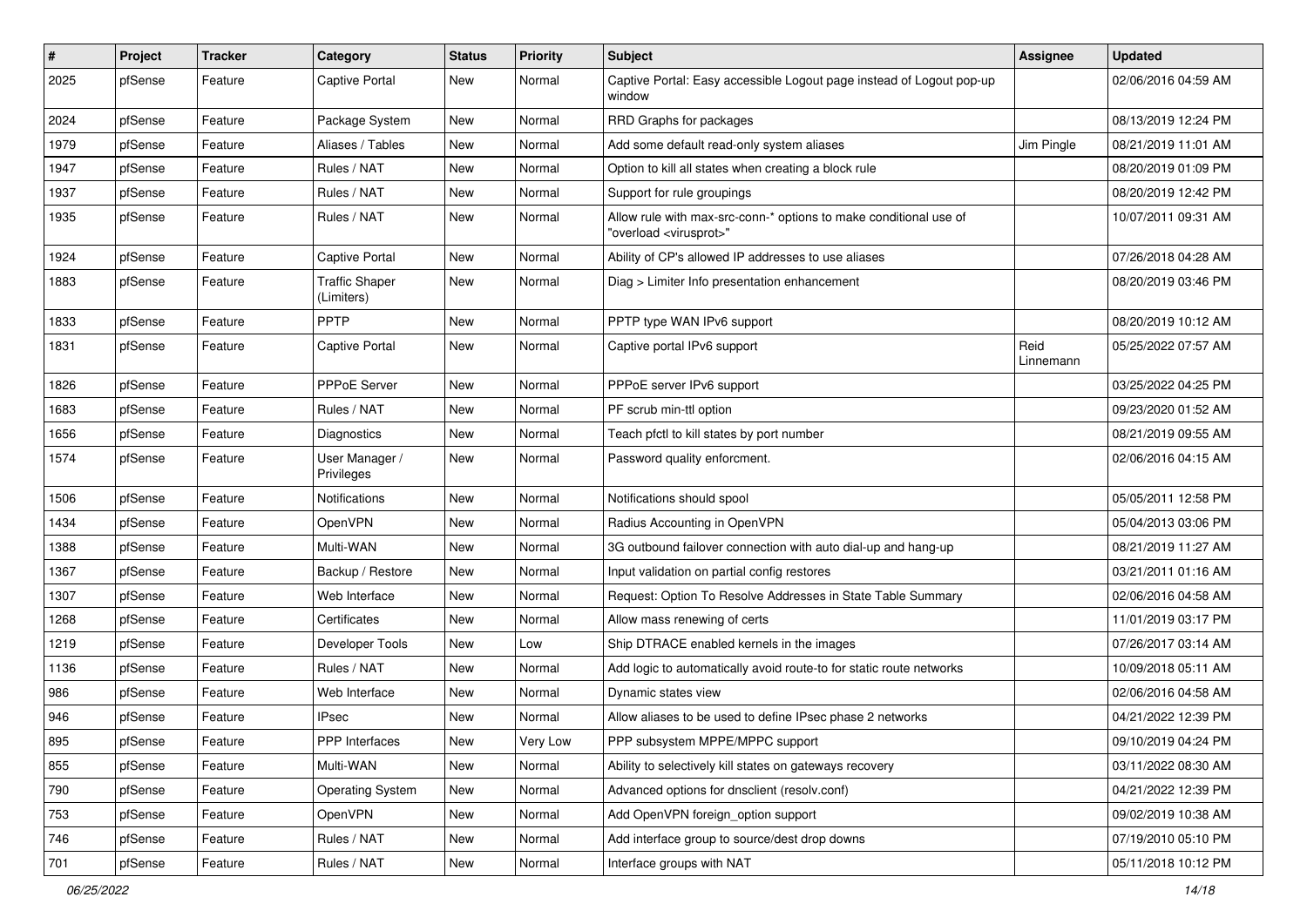| $\#$  | Project | <b>Tracker</b> | Category                     | <b>Status</b> | <b>Priority</b> | <b>Subject</b>                                                                                                  | <b>Assignee</b> | <b>Updated</b>      |
|-------|---------|----------------|------------------------------|---------------|-----------------|-----------------------------------------------------------------------------------------------------------------|-----------------|---------------------|
| 628   | pfSense | Feature        | Web Interface                | <b>New</b>    | Low             | Ability to specify listen IP address of management services (SSH, web<br>interface)                             |                 | 07/09/2021 01:21 PM |
| 521   | pfSense | Feature        | User Manager /<br>Privileges | New           | Normal          | Group manager Assigned Permissions                                                                              |                 | 04/18/2010 02:59 PM |
| 385   | pfSense | Feature        | Captive Portal               | <b>New</b>    | Normal          | Reverse captive portal                                                                                          |                 | 08/13/2019 12:23 PM |
| 371   | pfSense | Feature        | Rules / NAT                  | <b>New</b>    | Normal          | Allow moving of bogon and RFC 1918 rules                                                                        |                 | 02/06/2016 04:53 AM |
| 336   | pfSense | Feature        | LAGG Interfaces              | <b>New</b>    | Normal          | Option to create lagg under assign interfaces                                                                   |                 | 08/21/2019 11:16 AM |
| 290   | pfSense | Feature        | Multi-WAN                    | <b>New</b>    | Low             | Add Multi-WAN awareness to UPnP                                                                                 |                 | 01/06/2016 05:24 PM |
| 286   | pfSense | Feature        | Backup / Restore             | <b>New</b>    | Normal          | Backup/restore users individually                                                                               |                 | 01/09/2021 03:48 PM |
| 228   | pfSense | Feature        | Multi-WAN                    | <b>New</b>    | Normal          | Multi-WAN support with same gateway on multiple WANs                                                            |                 | 04/11/2015 01:10 AM |
| 96    | pfSense | Feature        | Rules / NAT                  | <b>New</b>    | Normal          | Add "All local networks" to source and destination drop down boxen in<br>firewall rules                         |                 | 02/06/2016 04:53 AM |
| 84    | pfSense | Feature        | Web Interface                | <b>New</b>    | Low             | Nightly Filter Summary E-Mail                                                                                   | Jim Pingle      | 04/03/2010 06:22 PM |
| 13248 | pfSense | Regression     | DHCP (IPv6)                  | <b>New</b>    | Normal          | IPv6 Router Advertisements runs when config.xml does not contain an<br>entry for the interface                  |                 | 06/05/2022 07:44 PM |
| 12581 | pfSense | Regression     | DHCP (IPv6)                  | <b>New</b>    | Normal          | CARP IPv6 assigned address does not get advertised to endpoints with<br>RADV                                    |                 | 12/16/2021 02:34 PM |
| 12549 | pfSense | Regression     | IPsec                        | <b>New</b>    | Normal          | Per-user Mobile IPsec settings are not applied to connecting mobile<br>clients                                  | Jim Pingle      | 04/26/2022 07:50 AM |
| 12382 | pfSense | Regression     | <b>OpenVPN</b>               | <b>New</b>    | Normal          | Certificate Depth checking creates OpenVPN micro-outages every time a<br>user authenticates after 2.5.2 upgrade |                 | 01/17/2022 04:17 AM |
| 12183 | pfSense | Regression     | Interfaces                   | New           | Low             | Changing MAC address for PPP parent interface stopped working                                                   |                 | 04/20/2022 04:16 PM |
| 11870 | pfSense | Regression     | Interfaces                   | <b>New</b>    | Normal          | Setting MTU on VLAN does not set MTU on parent interface in 2.5.1                                               |                 | 05/02/2021 05:48 AM |
| 13289 | pfSense | <b>Bug</b>     | Backup / Restore             | <b>New</b>    | Low             | Attempting to restore a 0 byte "config.xml" prints an error that the file<br>cannot be read                     |                 | 06/20/2022 10:46 AM |
| 13288 | pfSense | <b>Bug</b>     | Configuration<br>Backend     | New           | Normal          | Encode FreeRADIUS Custom Options                                                                                |                 | 06/20/2022 10:36 AM |
| 13280 | pfSense | <b>Bug</b>     | Unknown                      | <b>New</b>    | Normal          | Entries duplicated in /boot/loader.conf                                                                         |                 | 06/19/2022 11:11 AM |
| 13279 | pfSense | <b>Bug</b>     | Interfaces                   | <b>New</b>    | Normal          | DHCP config override affects Gateway installation.                                                              |                 | 06/17/2022 07:25 AM |
| 13277 | pfSense | <b>Bug</b>     | <b>IGMP Proxy</b>            | New           | Normal          | IGMP Proxy webConfigurator Page Always Produces Error                                                           |                 | 06/16/2022 07:50 PM |
| 13276 | pfSense | <b>Bug</b>     | <b>IGMP Proxy</b>            | <b>New</b>    | Normal          | IGMP Proxy Error Message for Logging Links to System Log Instead of<br>Routing Log                              |                 | 06/16/2022 07:48 PM |
| 13273 | pfSense | <b>Bug</b>     | DHCP (IPv4)                  | <b>New</b>    | Normal          | dhclient can use conflicting recorded leases                                                                    |                 | 06/14/2022 11:07 AM |
| 13267 | pfSense | <b>Bug</b>     | <b>OpenVPN</b>               | New           | Normal          | dpinger continues to run on OpenVPN gateway after OpenVPN service<br>is stopped.                                |                 | 06/12/2022 02:49 PM |
| 13263 | pfSense | <b>Bug</b>     | DHCP (IPv4)                  | New           | Low             | Deleting a static DHCP entry when the related IP is not in the arp table<br>spams the log                       |                 | 06/10/2022 11:18 AM |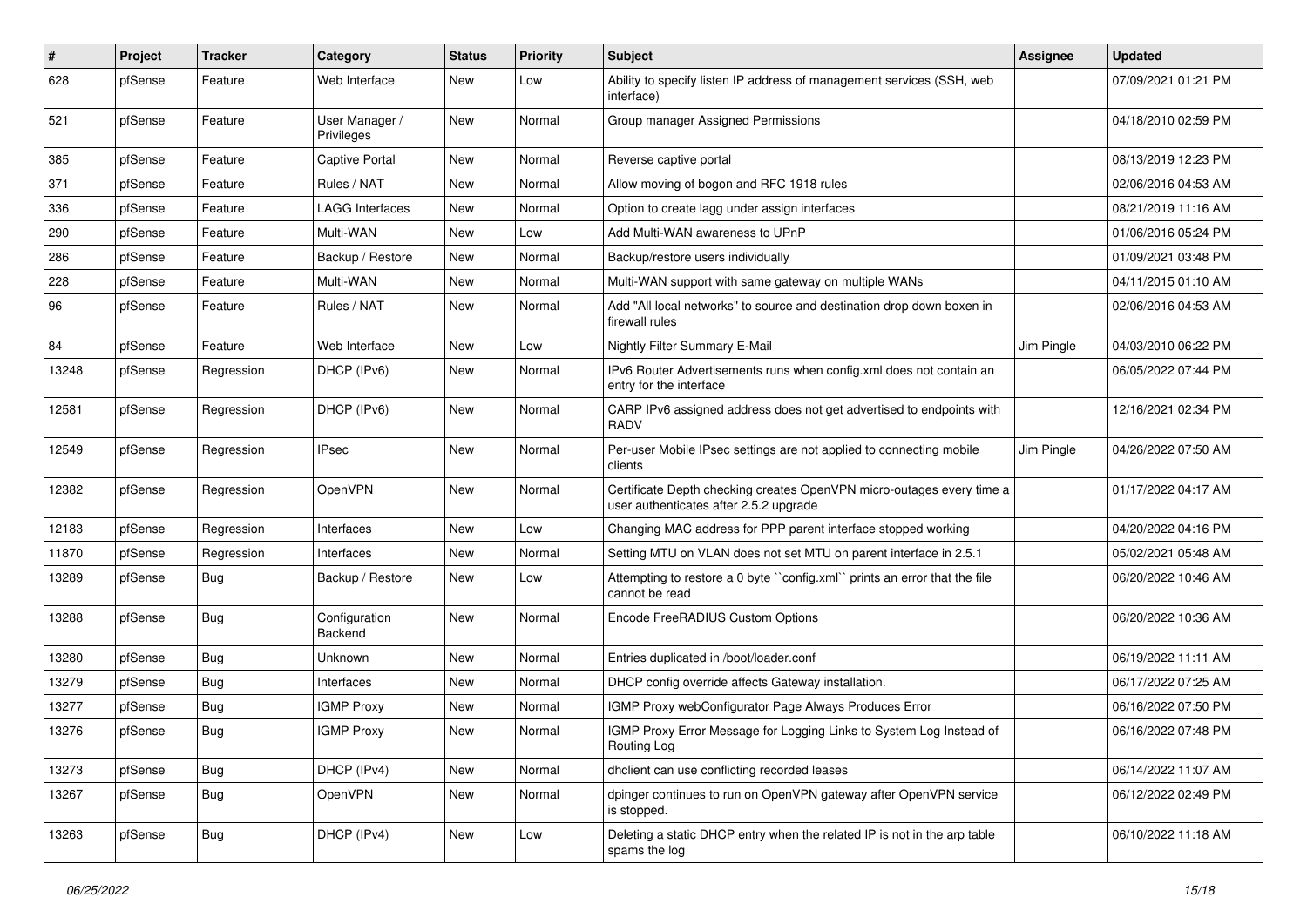| #     | Project | <b>Tracker</b> | Category                  | <b>Status</b> | <b>Priority</b> | <b>Subject</b>                                                                                                                      | Assignee            | <b>Updated</b>                      |
|-------|---------|----------------|---------------------------|---------------|-----------------|-------------------------------------------------------------------------------------------------------------------------------------|---------------------|-------------------------------------|
| 13254 | pfSense | <b>Bug</b>     | <b>DNS Resolver</b>       | <b>New</b>    | Normal          | DNS resolver does not update "unbound.conf" file during link down<br>events                                                         |                     | 06/08/2022 07:55 AM                 |
| 13253 | pfSense | <b>Bug</b>     | DHCP (IPv6)               | New           | Normal          | dhcp6c`` is not restarted when applying settings when multiple WANs<br>are configured for DHCP6                                     |                     | 06/06/2022 02:58 PM                 |
| 13252 | pfSense | Bug            | Upgrade                   | <b>New</b>    | Normal          | reduce frequency of php-fpm socket connection attempts from<br>check reload status                                                  |                     | 06/12/2022 11:11 AM                 |
| 13249 | pfSense | Bug            | Console Menu              | <b>New</b>    | Normal          | Running playback comands multiple times results in PHP error                                                                        |                     | 06/06/2022 07:02 AM                 |
| 13240 | pfSense | <b>Bug</b>     | Rules / NAT               | <b>New</b>    | Normal          | Dynamic NPt entry UI has a couple quirks                                                                                            |                     | 06/02/2022 09:32 PM                 |
| 13237 | pfSense | <b>Bug</b>     | DHCP (IPv6)               | <b>New</b>    | Normal          | dhcp6c script cannot be executed safely                                                                                             |                     | 06/01/2022 11:20 AM                 |
| 13228 | pfSense | <b>Bug</b>     | Interfaces                | New           | Normal          | Recovering interface gateway may not be added back into gateway<br>groups and rules when expected                                   | Jim Pingle          | 05/28/2022 01:14 PM                 |
| 13225 | pfSense | Bug            | Interfaces                | <b>New</b>    | Normal          | Bridges with QinQ interfaces not properly set up at boot                                                                            | <b>Viktor Gurov</b> | 05/27/2022 08:19 AM                 |
| 13224 | pfSense | Bug            | Notifications             | <b>New</b>    | Normal          | Email notification flood when UPS (NUT) and WAN send notifications                                                                  |                     | 05/27/2022 01:58 AM                 |
| 13222 | pfSense | <b>Bug</b>     | UPnP/NAT-PMP              | <b>New</b>    | Normal          | CARP IP does not listen for NAT-PMP packets                                                                                         |                     | 05/26/2022 02:28 PM                 |
| 13217 | pfSense | <b>Bug</b>     | DHCP (IPv4)               | New           | Normal          | dhclient using default pid file location which does not exist                                                                       | <b>Viktor Gurov</b> | 05/26/2022 08:09 AM                 |
| 13167 | pfSense | <b>Bug</b>     | Dynamic DNS               | New           | Normal          | phpDynDNS: DigitalOcean ddns update fails (bad request, invalid<br>character '-' in request_id)                                     |                     | 06/16/2022 09:30 PM                 |
| 13158 | pfSense | <b>Bug</b>     | Web Interface             | New           | Normal          | Input validation error when applying limiter changes                                                                                |                     | 05/14/2022 05:32 PM                 |
| 13144 | pfSense | <b>Bug</b>     | Rules / NAT               | New           | Very Low        | Firewall rule entries can get out of sync when entries are deleted while<br>other administrators are editing entries simultaneously |                     | 05/10/2022 07:26 AM                 |
| 13110 | pfSense | Bug            | CARP                      | <b>New</b>    | Very Low        | changing CARP VIP address does not update outbound NAT interface IP                                                                 |                     | 05/03/2022 02:52 PM                 |
| 13102 | pfSense | <b>Bug</b>     | <b>IPsec</b>              | <b>New</b>    | Normal          | Deleting an IPSec tunnel doesn't destroy the SA (SADs/SPDs), causes<br>crash in status_ipsec.php                                    | Viktor Gurov        | 05/20/2022 01:07 PM                 |
| 13090 | pfSense | <b>Bug</b>     | OpenVPN                   | <b>New</b>    | Normal          | OpenVPN: do not use legacy deprecated netbios settings                                                                              | Jim Pingle          | 04/22/2022 11:19 AM                 |
| 13089 | pfSense | <b>Bug</b>     | OpenVPN                   | New           | Normal          | OpenVPN: fix some netbios options were preserved even if teh Netbios<br>option was unchecked                                        | Jim Pingle          | 04/22/2022 11:06 AM                 |
| 13088 | pfSense | <b>Bug</b>     | <b>OpenVPN</b>            | New           | Normal          | OpenVPN Client Overrides: properly hide/show form fields                                                                            | Jim Pingle          | 06/08/2022 09:15 AM                 |
| 13087 | pfSense | <b>Bug</b>     | OpenVPN                   | <b>New</b>    | Normal          | OpenVPN Server: hide WINS servers list when netbios option is<br>unchecked while WINS servers is checked                            |                     | 04/22/2022 10:29 AM                 |
| 13076 | pfSense | <b>Bug</b>     | <b>Gateway Monitoring</b> | New           | Normal          | Marking a gateway as down does not affect IPsec entries using gateway<br>groups                                                     |                     | 06/03/2022 10:32 AM                 |
| 13068 | pfSense | <b>Bug</b>     | Aliases / Tables          | New           | Normal          | Error loading rules when URL Table IPs content is empty                                                                             |                     | 04/17/2022 09:07 PM                 |
| 13067 | pfSense | <b>Bug</b>     | <b>FilterDNS</b>          | New           | Normal          | filterdns resolve interval is twice the intended value                                                                              |                     | 04/17/2022 07:45 PM                 |
| 13051 | pfSense | <b>Bug</b>     | Traffic Shaper (ALTQ)     | New           | Normal          | Firewall traffic shaper by interface selection unknow                                                                               |                     | 04/12/2022 07:03 AM                 |
| 13046 | pfSense | Bug            | Rules / NAT               | New           | Normal          | Floating rule applied to IPv6 interface with a SLAAC DHCPv6 gateway<br>reports error on boot                                        |                     | 04/11/2022 09:50 AM                 |
| 13014 | pfSense | Bug            | <b>IPsec</b>              | New           | Normal          | Charon.vici can get in a bad state                                                                                                  |                     | Mateusz Guzik   05/24/2022 05:05 PM |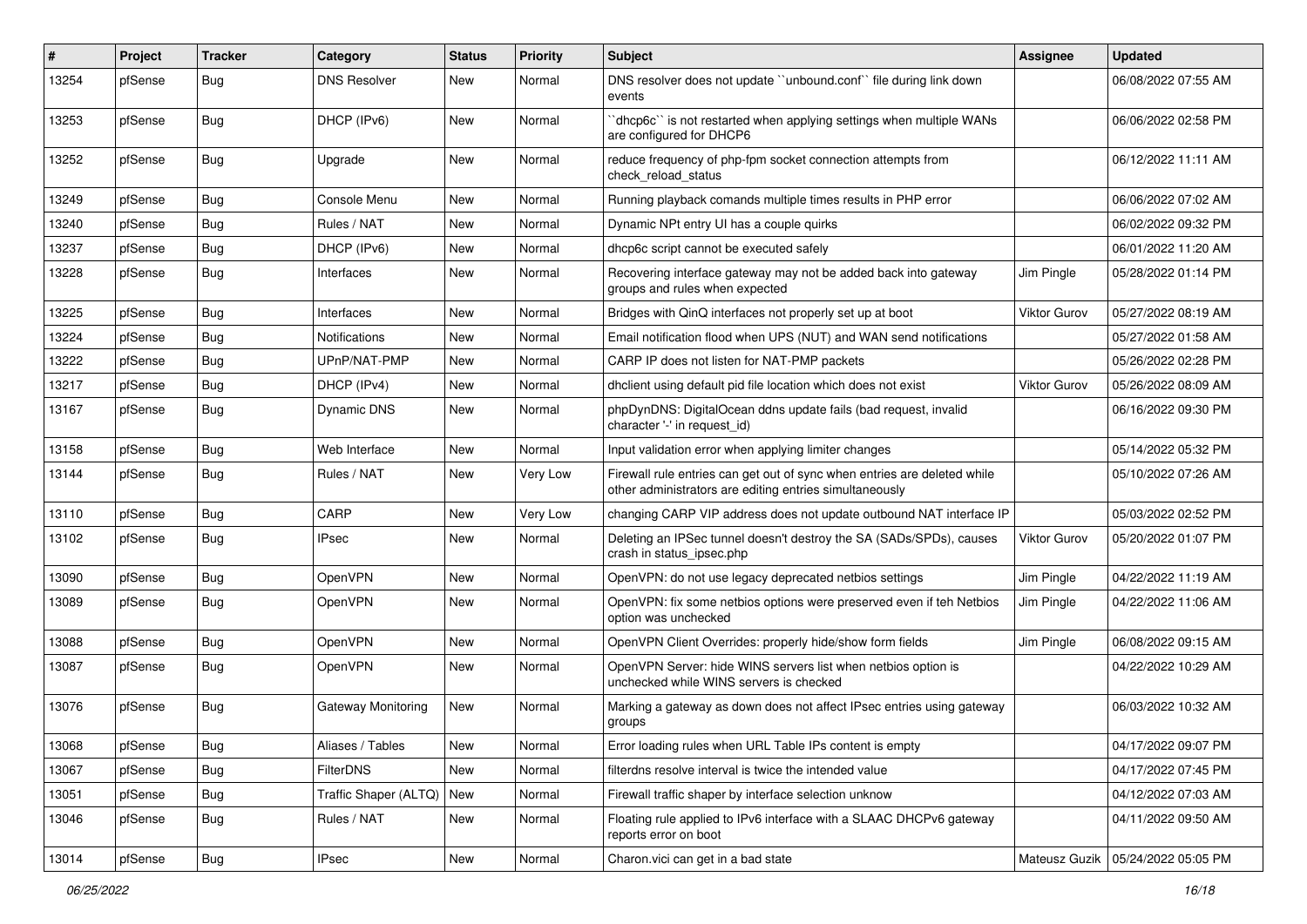| #     | Project | <b>Tracker</b> | Category                                        | <b>Status</b> | Priority | <b>Subject</b>                                                                                | Assignee      | <b>Updated</b>      |
|-------|---------|----------------|-------------------------------------------------|---------------|----------|-----------------------------------------------------------------------------------------------|---------------|---------------------|
| 13003 | pfSense | <b>Bug</b>     | Hardware / Drivers                              | <b>New</b>    | Normal   | Malicious Driver Detection event on ixl driver                                                |               | 06/23/2022 01:31 AM |
| 13000 | pfSense | Bug            | <b>IPsec</b>                                    | <b>New</b>    | Low      | IPsec AES-GCM encryption algorithm "Key Length" field should be<br>labeled "ICV Lenath"       |               | 03/30/2022 07:40 AM |
| 12960 | pfSense | Bug            | Installer                                       | <b>New</b>    | Normal   | VGA installer image defaults to serial console, serial console is default in<br>GUI settinas  |               | 05/10/2022 03:19 PM |
| 12950 | pfSense | Bug            | Routing                                         | <b>New</b>    | Normal   | OpenVPN as default gateway does not get set at boot time                                      |               | 04/09/2022 05:46 PM |
| 12947 | pfSense | <b>Bug</b>     | DHCP (IPv6)                                     | <b>New</b>    | Normal   | DHCP6 client does not take any action if the interface IPv6 address<br>changes during renewal |               | 06/19/2022 09:34 PM |
| 12942 | pfSense | Bug            | Gateways                                        | <b>New</b>    | Normal   | Code to kill states for old gateway when reconnecting an interface is<br>incorrect            | Jim Pingle    | 03/22/2022 01:25 PM |
| 12938 | pfSense | Bug            | <b>IPv6 Router</b><br>Advertisements<br>(RADVD) | <b>New</b>    | Normal   | MaxRtrAdvInterval would allow stale DNS servers to be deleted faster                          |               | 03/12/2022 09:37 AM |
| 12927 | pfSense | <b>Bug</b>     | OpenVPN                                         | <b>New</b>    | Normal   | OpenVPN with OCSP enabled allows connections with revoked<br>certificates                     |               | 03/24/2022 08:22 AM |
| 12922 | pfSense | <b>Bug</b>     | DHCP (IPv4)                                     | <b>New</b>    | Normal   | Classless static routes received on DHCP WAN can override chosen<br>default gateway           |               | 03/28/2022 10:08 AM |
| 12905 | pfSense | Bug            | Web Interface                                   | New           | Normal   | Add VLAN Re-assignment to Import Interface Mismatch Wizard                                    |               | 03/07/2022 08:05 AM |
| 12888 | pfSense | Bug            | Rules / NAT                                     | <b>New</b>    | Normal   | pfSense sends un-NATed packets during OpenVPN startup                                         |               | 03/01/2022 03:13 PM |
| 12875 | pfSense | Bug            | Package System                                  | New           | Normal   | Import zabbix-agent6 and zabbix-proxy6 from FreeBSD Ports                                     |               | 05/28/2022 06:50 PM |
| 12857 | pfSense | Bug            | Gateways                                        | <b>New</b>    | Normal   | Firewall gateway goes away when making changes to Bridge0 device                              |               | 02/27/2022 11:20 AM |
| 12850 | pfSense | Bug            | Routing                                         | <b>New</b>    | Low      | Console error during boot: "route: route has not been found"                                  |               | 02/22/2022 08:27 AM |
| 12849 | pfSense | <b>Bug</b>     | <b>Operating System</b>                         | <b>New</b>    | Normal   | pfsync kernel crash on reboot                                                                 | Mateusz Guzik | 02/22/2022 02:02 PM |
| 12828 | pfSense | <b>Bug</b>     | <b>Wireless</b>                                 | <b>New</b>    | Normal   | pfSense keeps crashing (Fatal trap 12: page fault while in kernel mode)                       |               | 02/21/2022 07:55 AM |
| 12823 | pfSense | Bug            | DHCP (IPv6)                                     | <b>New</b>    | Normal   | Multiple DHCP6 WAN connections PPPoE interface 'defached' status                              |               | 02/18/2022 05:39 AM |
| 12811 | pfSense | <b>Bug</b>     | Gateway Monitoring                              | <b>New</b>    | Normal   | Services are not restarted when PPP interfaces connect                                        | Jim Pingle    | 05/31/2022 05:34 PM |
| 12797 | pfSense | Bug            | UPnP/NAT-PMP                                    | <b>New</b>    | Normal   | UPnP+STUN forms invalid outbound NAT rules using the external<br>address discovered from STUN |               | 02/15/2022 01:01 PM |
| 12774 | pfSense | <b>Bug</b>     | Backup / Restore                                | <b>New</b>    | Normal   | Picture widget image is not saved in backup                                                   |               | 04/04/2022 04:48 AM |
| 12764 | pfSense | <b>Bug</b>     | Gateways                                        | <b>New</b>    | Normal   | VTI gateway status is pending after assigning the VTI interface                               |               | 02/07/2022 05:41 AM |
| 12762 | pfSense | Bug            | <b>IPsec</b>                                    | <b>New</b>    | Normal   | IPsec keep alive check ignores Child SA Start Action                                          | Viktor Gurov  | 02/07/2022 11:21 AM |
| 12747 | pfSense | Bug            | Logging                                         | <b>New</b>    | Normal   | System log is filled by sshquard                                                              |               | 05/03/2022 03:08 AM |
| 12737 | pfSense | Bug            | Certificates                                    | <b>New</b>    | Normal   | CApath is not defined by default in curl                                                      |               | 05/17/2022 02:30 PM |
| 12730 | pfSense | <b>Bug</b>     | Captive Portal                                  | New           | Normal   | RADIUS accounting does not work if WAN is down                                                |               | 01/26/2022 05:13 AM |
| 12726 | pfSense | <b>Bug</b>     | Authentication                                  | <b>New</b>    | Normal   | LDAP select container button auto populate                                                    |               | 01/25/2022 01:48 PM |